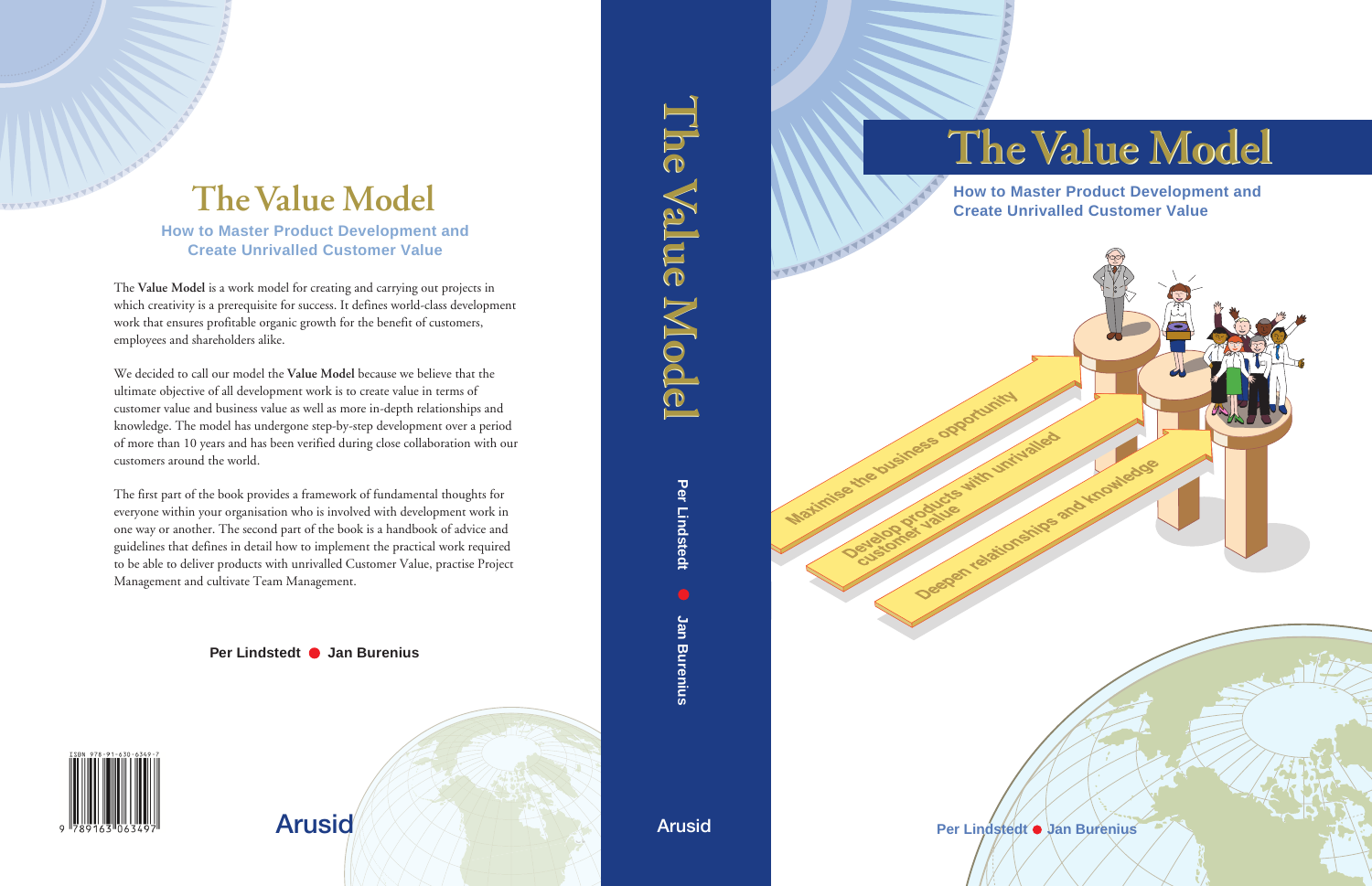## **The Value Model**

**How to master Product Development and Create Unrivalled Customer Value**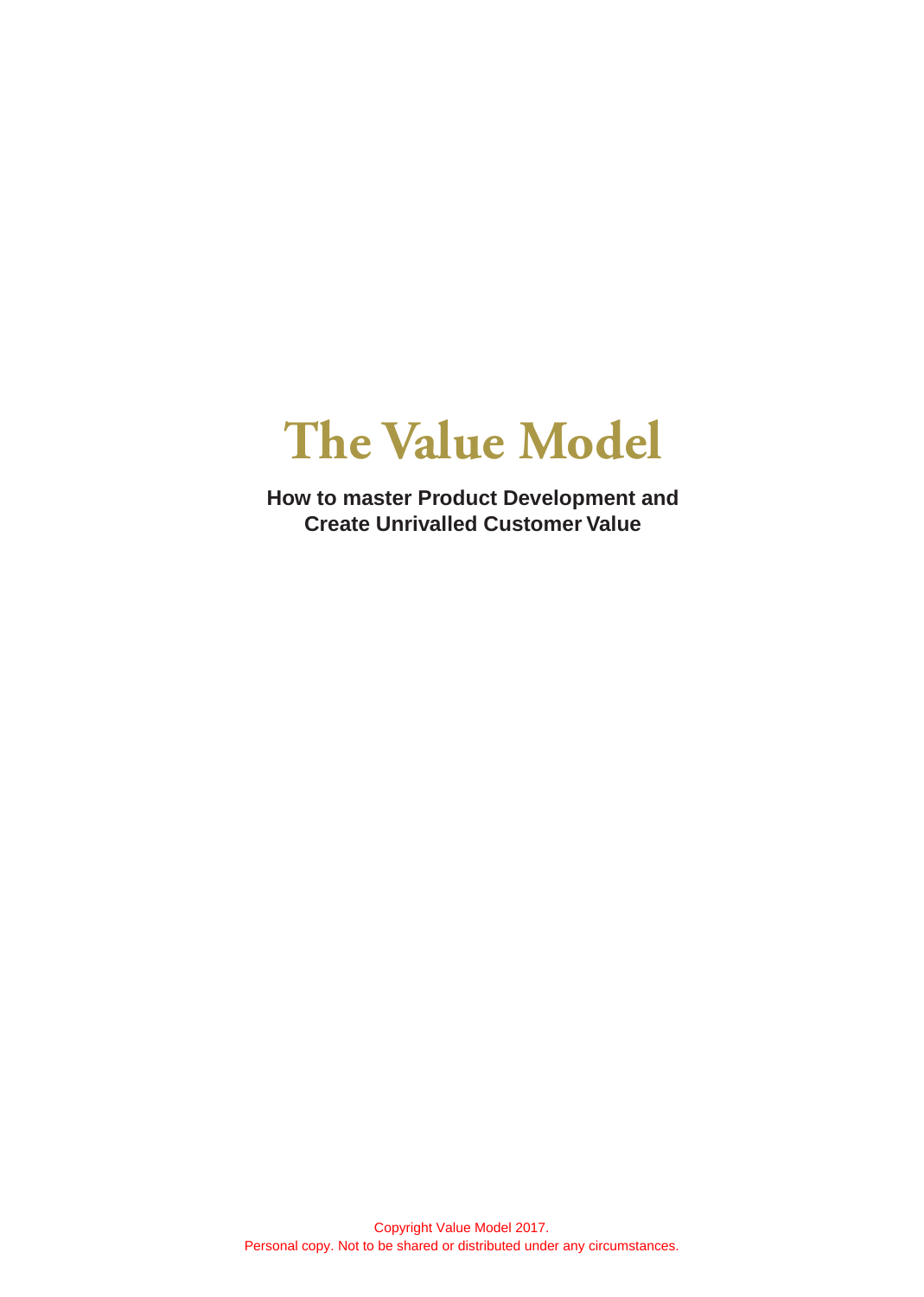#### © 2003, 2006, 2016 Value Model Arusid AB. All rights reserved.

*The management techniques and advices described in this book must be appropriately adapted to fit the specific company or project in which they are to be used. Neither the authors nor the publisher shall be liable for any loss, damage or liability directly or indirectly caused by the use of this book.*

*All rights reserved. No part of this book may be reproduced, in any form or by any means, without permission from Value Model Arusid AB.*

*Per Lindstedt and Jan Burenius The Value Model: How to Master Product development and Create Unrivalled Customer Value* 

*Printed in Sweden. Elanders Sverige AB, Mölnlycke 2016.*

ISBN 978-91-630-6349-7

**www.valuemodel.com www.valuemodel.se**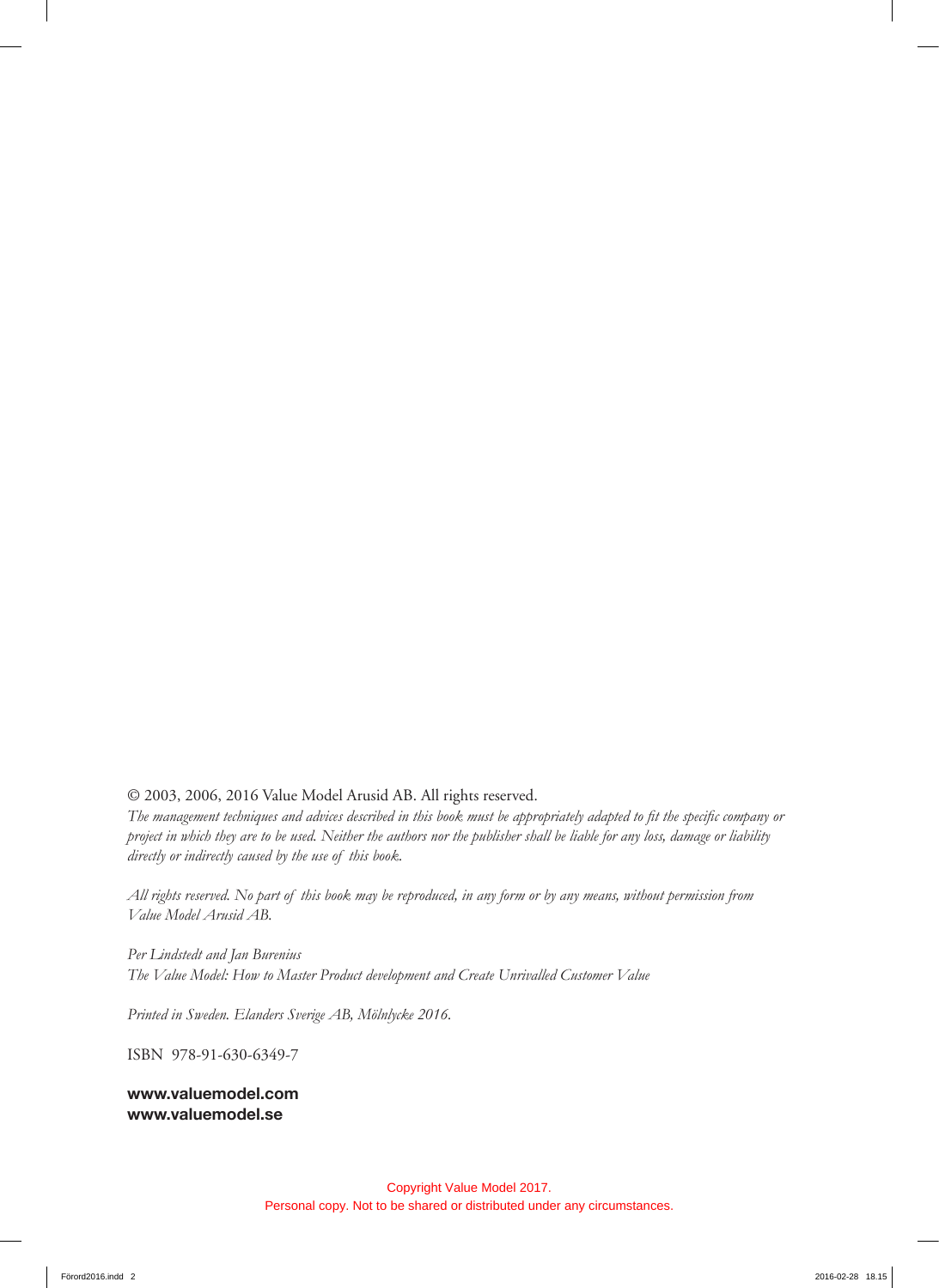## **Contents**

## Section One:The Value Model Basics

| Chapter 1 | Customer Value:<br><b>What Business</b><br>is All About 12-31             |
|-----------|---------------------------------------------------------------------------|
| Chapter 2 | <b>Identifying Opportunities</b><br>for Increasing<br>Customer Value32-53 |
| Chapter 3 | <b>Customer Value</b><br>as a Practical Tool54-85                         |
| Chapter 4 | The Evolution of<br>Customer Value86-117                                  |
| Chapter 5 | The Value Model118-131                                                    |
| Chapter 6 | Introduction to Customer<br>Value Creation:<br>The Main Process132-165    |
| Chapter 7 | Introduction to<br>Project Management:<br>A Support Process166-187        |
| Chapter 8 | Introduction to<br>Team Management:<br>A Support Process188-207           |
| Chapter 9 | The Value Model<br>from a Management<br>Perspective208-241                |
|           | Chapter 10 Implementing<br>the Value Model242-253                         |
|           |                                                                           |

## **The Value Model: How to Master Product Development and Create Unrivalled Customer Value**

|              | Section Two: The Value Model Practitioner's Guide                                                                                |
|--------------|----------------------------------------------------------------------------------------------------------------------------------|
|              | Chapter 11 Define the Project:<br>Project Management<br>in the Red Phase254-285                                                  |
|              | Chapter 12 Plan the Project:<br>Project Management in<br>the Amber Phase286-323                                                  |
| Chapter 13   | Establish the Project<br><b>Control System:</b><br>Project Management<br>in the Green Phase324-359                               |
|              | Chapter 14 Establish the Team:<br><b>Team Management</b><br>in the Red Phase360-397                                              |
|              | Chapter 15 Develop the Team Spirit:<br><b>Team Management</b><br>in the Amber Phase398-427                                       |
|              | Chapter 16 Maintain Tempo and<br>Team Spirit:<br>Team Management in<br>the Green Phase428-443                                    |
|              | <b>Chapter 17 Analyse Customer Needs</b><br>and Create the Concept:<br><b>Customer Value Creation</b><br>in the Red Phase444-547 |
|              | Chapter 18 Design and Verify<br>the Product and Processes:<br><b>Customer Value Creation</b><br>in the Amber Phase548-597        |
|              | Chapter 19 Launch the New Product<br>and Harvest the Benefits:<br><b>Customer Value Creation</b><br>in the Green Phase598-641    |
| <b>Notes</b> |                                                                                                                                  |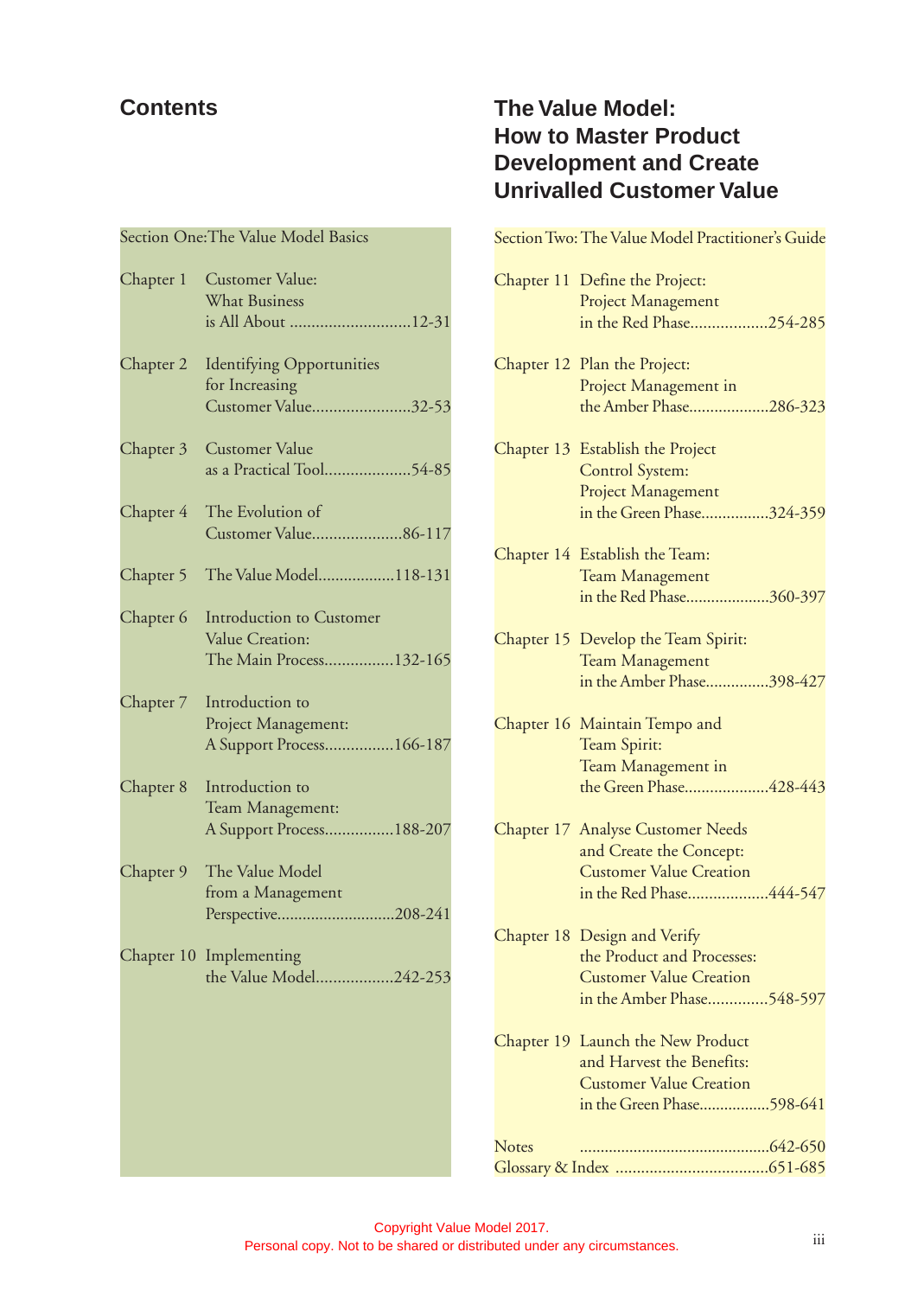## **The Value Model from a management perspective**

Creating an unrivalled level of customer value is a vision shared by many. It is not difficult to have opinions about customer value. Creating customer value is an art.

Why is customer value in focus? Yesterday's customers came easily to the conclusion that new products were better and therefore more expensive, but tomorrow's customers voice the opinion that new products are of course better–but they are also less expensive. This is the market's greatest challenge. It is also something I have myself experienced in my work within the car industry in Japan, Europe and the USA. I have learned from experience that there are systems and processes for creating technology, but as soon as this technology is challenged by customer expectations, the situation immediately becomes more complex. Per Lindstedt and Jan Burenius share their business experience with us using great insight and a

tremendous knowledge of the market. I believe that the authors have succeeded superbly in their ambition to help engineers think in terms of the market and customer benefits, and marketing forces to think in terms of technology and functions. It is my opinion that the book uses constructive methods to stimulate a new way of thinking, and thereby success, for those companies that adopt the knowledge offered.



**Hans-Olov Olsson Senior Advisor Geely Holding Fmr President and Chief Executive Officer Volvo Car Corporation**

Atlas Copco has a long tradition of innovation that dates back to the founding of the Group in 1873. The strategy has always been to bring to the market innovative products that contribute to outstanding productivity for our customers. Our brand promise is "committed to sustainable productivity". This has enabled the company to grow to a world-leading business with activities in more than 180 countries and 44,000 dedicated employees.

Why are we so focused on innovation? Part of the answer is because it supports our goals for sustainable profitable development. We strive to increase our competitive edge by providing high-quality products that are more productive, energy efficient, safe, ergonomic, light, or that in other ways make our customers more successful.

One of our core values has been to interact with our customers and develop new products in close relationships with them. While we interact in many different ways, we believe that personal contacts are always the most efficient. Atlas Copco's vision is to become and remain First in Mind— First in Choice®. This requires a thorough understanding of the customer's business and the customer's spoken, as well as unspoken, needs. The Value Model's *Voice of the customer* concept has enabled us to further refine our methods of understanding customer needs.

The Value Model's focus on customer value fits hand in glove with our long and successful tradition of working with Value Based Selling. It is worth noting that customer value seldom has anything to do with how much the product costs to develop, produce, and deliver. Instead, it is entirely dependent upon how well customer needs and expectations are met, and the alternatives available for comparison. It is my strong belief that the Value Model is an excellent tool for any company which is passionate about creating value for its customers.



**Ronnie Leten President & CEO Atlas Copco AB**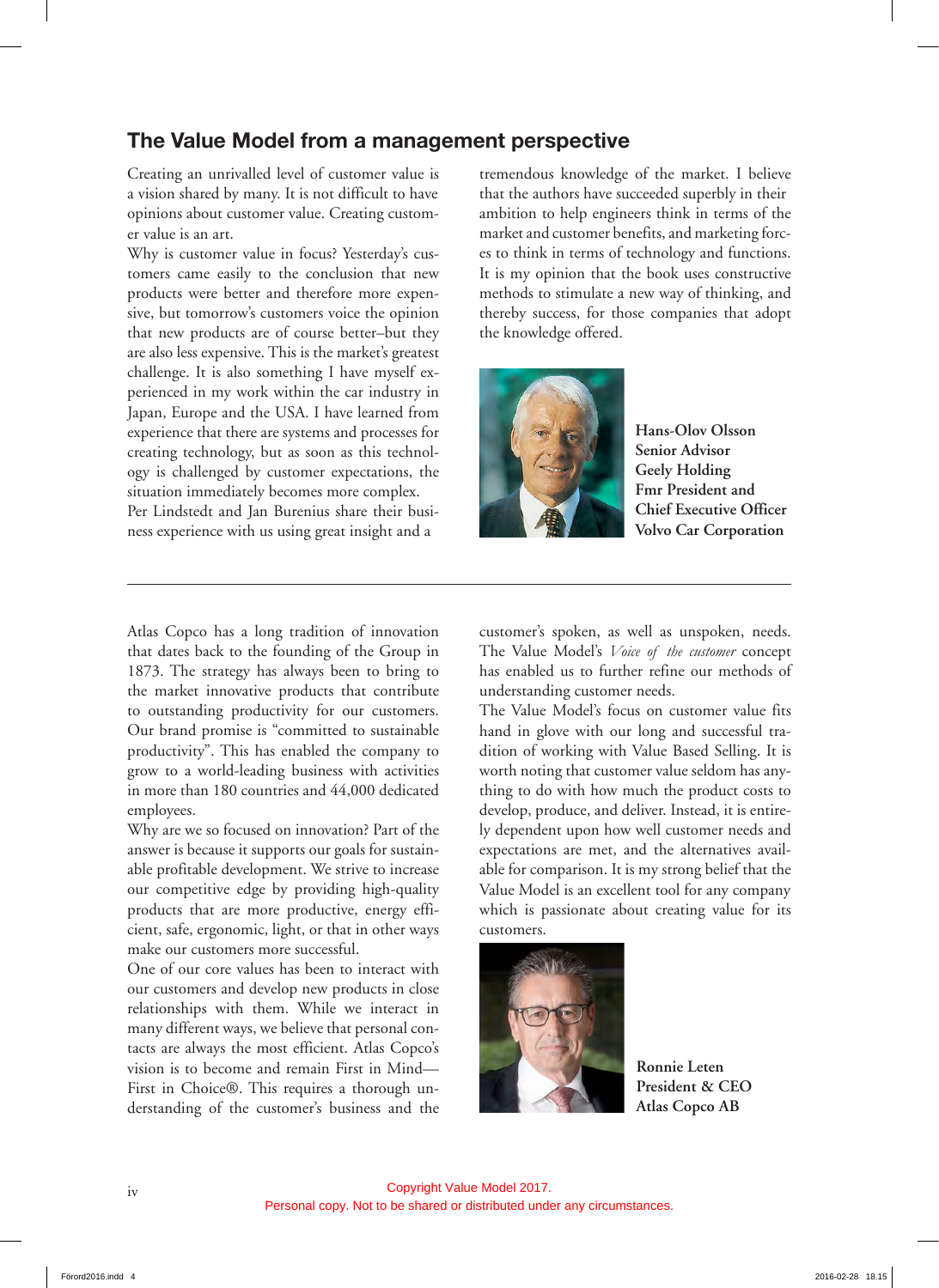## **The Value Model from a practitioner's perspective**

This book stands alone as the first comprehensive effort to integrate the total set of complex activities that define Product Generation. Years from now, this text will be regarded as the standard for defining the proper activities and techniques to be used by Marketing, Engineering and Operations personnel.

The Value Model addresses both the philosophical changes companies must make to effectively address customer's needs, as well as the specific tools and techniques development teams should employ to ensure that they create solutions which have unrivalled customer value.

The author's use of functional analysis as the underlying methodology for creating customer value through high-value solutions is coupled with other important tools and support processes such as team leadership and project management. Each section of this book provides clear summaries, detailed information, exhibits and references to other sources of information. This format allows each student to learn at their own pace and easily find additional material to amplify key issues.

SHL Group is a privately owned company, serving the pharmaceutical industry with parenteral drug delivery devices, which has grown from a few people to over 3,000 employees in 25 years. The company is located in Taiwan, USA and Sweden.

The operational challenges have shifted gradually from the management of small numbers of customer projects to deciding on what R&D investments to approach for the future. Facing the latter challenge we needed a more structured approach to value creation. Studying various subject matter literature, however good in many aspects, was not sufficient to get a complete and coherent picture of this challenge, there was something missing.

Eventually, I received the advice to look into Value Model from a colleague. The described methods and tools were very useful from both a theoretical and practical standpoint. In particular, the I met the authors, Jan Burenius and Per Lindstedt, after I had been in the Engineering and Product Development domain for 30 years. We were evaluating consulting groups to help us improve our Product Development techniques. Based on my many years of Product Development experience, I did not expect to hear much in the way of new approaches. However, by the end of our first visit it became clear that the authors had developed a significantly improved and powerful set of techniques to create unique, high-value solutions. After two years of working with the Value model, I am completely convinced that it will revolutionize how we develop products for our customers.



**Dick Arra Fmr Director of Product Development ITT Industries**

description of the functional domain which links the companies' world to the customers' world has proven to be extremely useful and applicable in several aspects of product development, e.g. quality by design and innovation. Value Model practice and thinking gives SHL a common language and a focus in our innovation work that is of great value, and it can be highly recommended to any organization.



**Rasmus Renstad Director of Product Development SHL Group**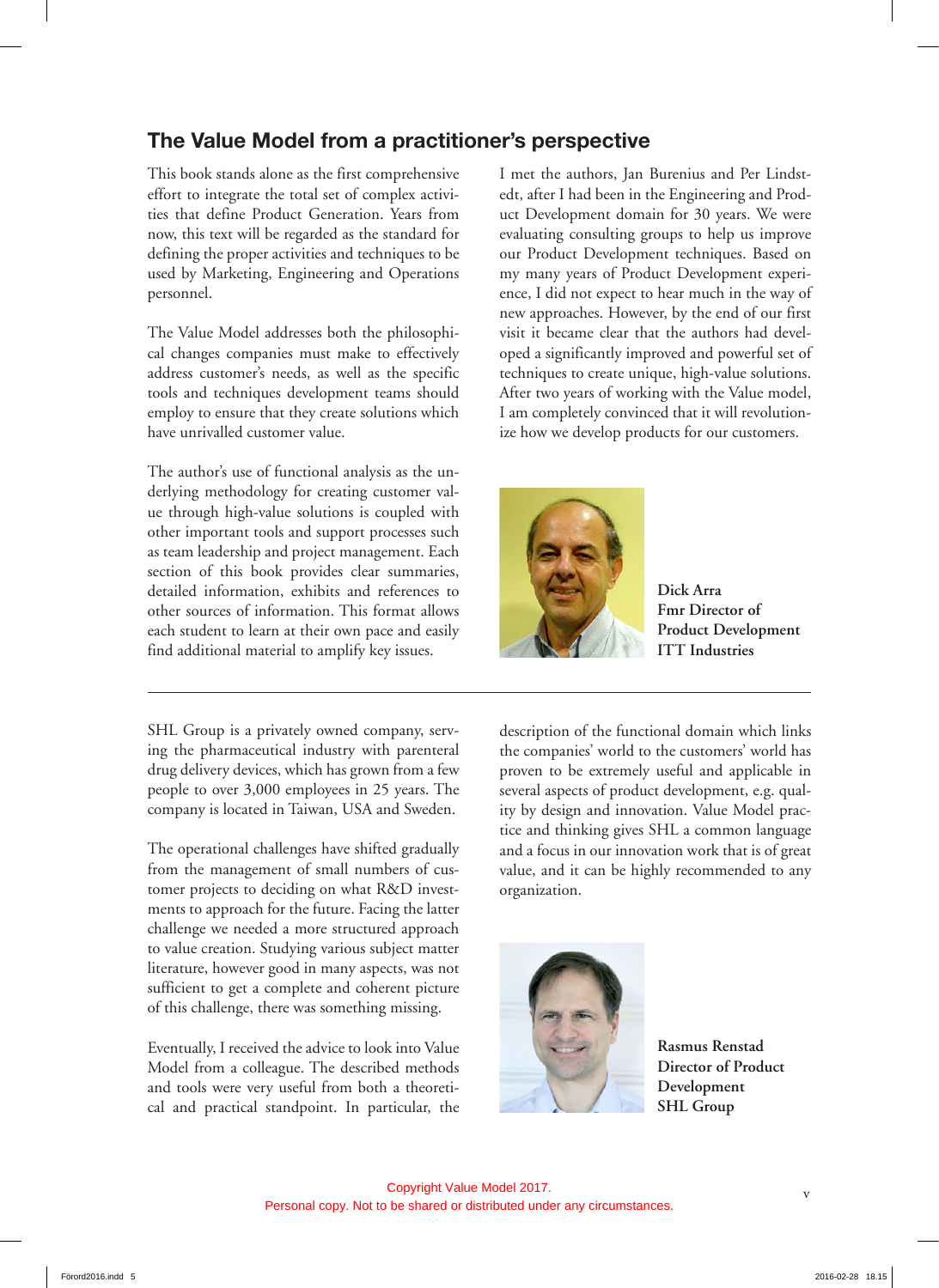## **The Value Model from an academic perspective**

Requirement errors are the single biggest reason why new products fail. Missing requirements, misunderstood requirements, and misinterpreted requirements all contribute to a mismatch between the products we design and the customer needs they are intended to meet. The situation is compounded by design teams eager to develop solutions before problems are clearly defined and by corporate managers anxious to rush products to market in order to reap an early return. Is it any wonder that so many new products fail to realize the objectives contained in their business plans.

Jan Burenius and Per Lindstedt address the challenge of developing new products that provide superior value – for their customers and for those who seek to serve them. The Value Model offers easy to learn, simple to use tools and techniques for analyzing what customers are trying to do and determining what they need to help them do it. They will enable product teams to establish a firm foundation upon which new product designs can be built.

The Value Model takes a holistic approach to the product development process. What might otherwise seem abstract and complex becomes straightforward and easy to understand with the use of the Value Model, although it still involves extensive work.

The technological part of the product development process is structured correctly both theoretically and practically. The concept of customer value, which is central in the Value Model, supports accurate decision-making in the development process.

In addition, the Value Model deals with two other important dimensions that are often neglected in an educational context, or treated separately. One dimension is to nurture and support employees' stimulation and motivation, and the other dimension is to guarantee that the sponsor receives a product that meets financial expectations. It' s important to understand the relationship between

The Value Model is an extremely useful addition to the product development library. The information it contains can guide teams through a maze of issues that must be successfully navigated on the road to exceptional products. This information is clearly presented in straightforward text and simple illustrations that lend themselves to self-paced study and handy reference. The book is certain to become a standard for many years to come.



**Michael Pennotti, Distinguished Service Professor Stevens Institute of Technology**

these three dimensions, and the Value Model does an excellent job of exploring and describing their interactions. The Project Manager's role in the development process is therefore made very apparent.

The Value Model is a practical approach and navigation aid that utilizes several different modern product development methods and approaches in a thoughtful and clear manner. That is why I, as a professor, choose to use the Value Model in the Master program for Mechanical Engineering.



**C Magnus Evertsson Professor Product and Production Development Chalmers University of Technology**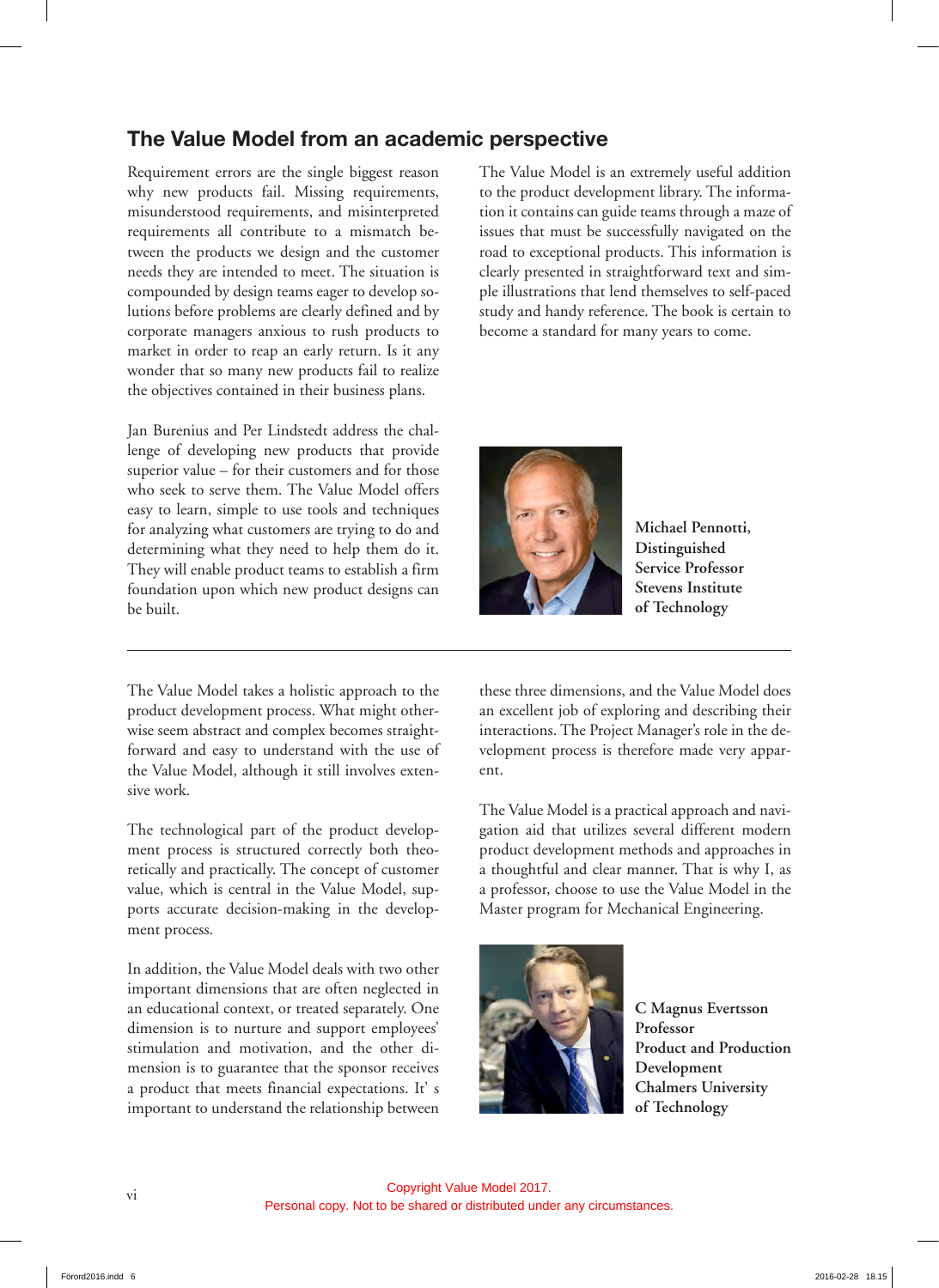## **Acknowledgements**

We would like to thank all the people who have in different ways contributed to making this book a reality. Unfortunately there is not enough room to name all of our customers or the participants in our courses or our colleagues within various projects who have over the years provided us with so many constructive opinions on the **Value Model.**

A special thanks to the following people and organisations:

- Sven-Erik Wetterfall, previously responsible for FMoT, the Forum for Management of Technology at ABB. Sven-Erik was the first to believe in our ideas of an integrated model. He gave us the confidence and support we needed to start developing the **Value Model** .
- Dick Arra and Ulf Bengtzelius, ITT Industries, and Lasse Pesonen and Sami Leppänen, Nokia, who have provided us with their valuable opinions and given us the opportunity to verify many of our concepts.
- Victor Fey, Stefan Hallberg, Oskar Juhlin, Martin Edlund and Linda Magnusson for their opinions and support.
- Ina M. Andersson, who has provided the illustrations for and layout of this book.
- Pauline Ericsson and Catherine Williams who have helped us with the English language.
- Last but not least we would like to extend a special thanks to all the companies and organisations that have granted us the use of pictures and material for this book. These have done much to help exemplify and clarify the fundamental thoughts presented.

Finally, thanks to our families for their active support and participation that have made the creation of this book a reality.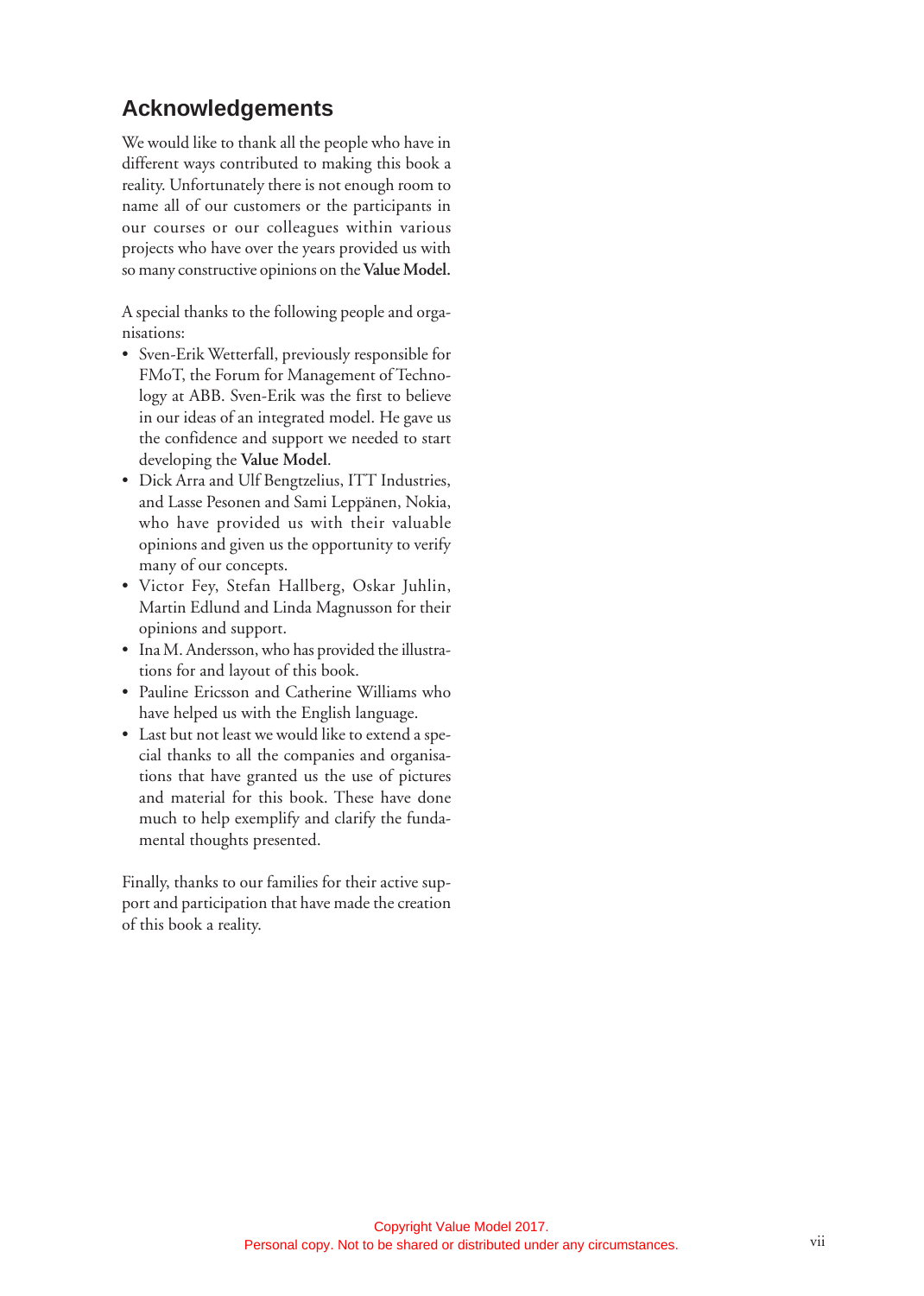

## **The authors**

We, Jan Burenius and Per Lindstedt have worked together since the early 1990s. Value Model specialises in providing guidance, training and tools aimed at making development work within different companies and organisations more effective. We have much in common:

- we both hold Master of Science degrees in Engineering from Chalmers University of Technology
- we have both completed academic studies in Business Administration and Economics in addition to our technical education
- we both have considerable experience within many different types of Swedish and international industries alike
- both of us are fascinated by product development and new ways of thinking.

The Value Model has worked within an international network of consultants. This network has given us access to a unique range of expertise and insight into how companies throughout the world that are today's global leaders in their field are organised and pursue product development work. Examples of companies and customers with which we have worked are 3M, ABB, Atlas Copco, Scania and Xylem. The easiest way to contact us is via e-mail at the addresses below:

- per@valuemodel.com
- jan@nimba.com

Thank you for the confidence you have shown in us by buying our book. We hope it will be a Valueable asset.

## **The team behind the book**

Below is a short presentation of the other members of the team behind this book.

Ina M. Andersson did the graphic design and illustrations in the book. She has a Bachelor of Arts degree in art education and graphic design from Konstfackskolan, Stockholm. She divides her working day between art education, graphic design, illustration and her own artwork. Ina lives in Stockholm with her husband and two children.

Pauline Ericsson translated the book from Swedish to English. Born and educated in Scotland, Pauline moved to the USA in 1976 where her work included writing and editing travel information. In 1984 Pauline moved to Sweden where she now lives with her husband and son. In 1990 she started her own business, offering translation (Swedish–English) and administration services.

Catherine (Kate) Williams proofread the book. Kate is from England. She has a Master's degree in Social Sciences and has worked with the English language as a freelance editor and proofreader since 1987. She lived in the UK and America before moving to Sweden in 1999 with her husband and teenage son. Kate has clients in a wide variety of fields in business, publishing and academia.

Any of the above can be contacted through e-mail: info@valuemodel.com.



*The team: Jan Burenius, Per Lindstedt, Ina M. Andersson, Pauline Ericsson and Catherine Williams*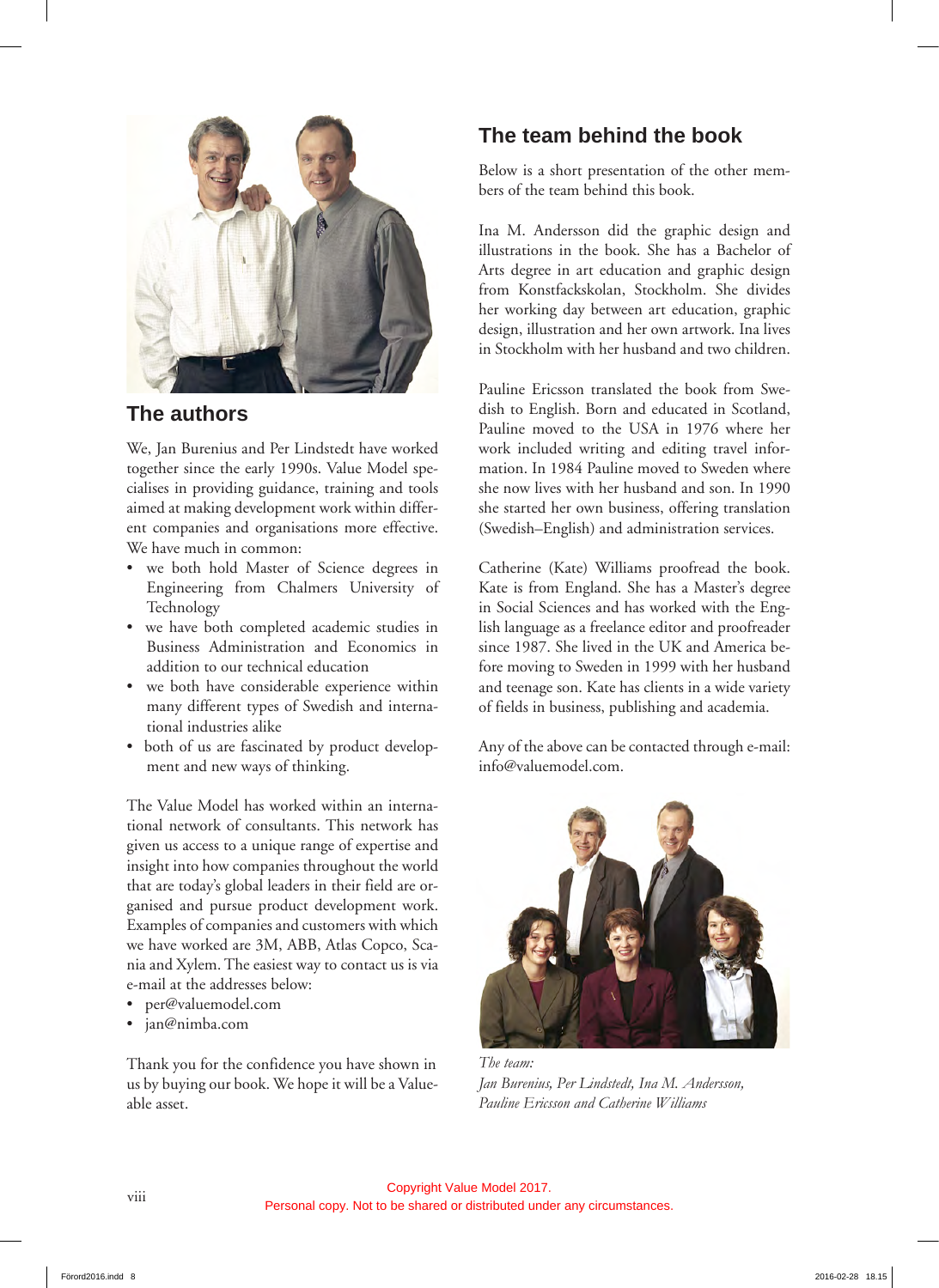## **Preface**

This book consists of the two following sections:

#### **• Value Model Basics**

The first section of the book aims at defining and explaining how customer value can be turned into a practical tool. Customer value is an excellent instrument with which to guide an organisation towards greater success for customers and employees alike, as well as for shareholders.

#### **• Value Model Practitioners' Guide**

The second section of the book is a handbook aimed at those working with the development of new products at a more practical level. This provides practical and concrete advice regarding how to successfully implement a product development project.

Both sections expand on our work model, the **Value Model**. This model is a synthesis of both our own experiences and our findings of *Best Practice* examples taken from an international field. Over the past ten years, the **Value Model** has been applied with great success in numerous development projects within various environments. The model also provides the framework for our training programmes.

To gain maximum benefit from the book, an explanation of its structure is provided here. Every chapter consists of five parts, all of which are printed on different-coloured backgrounds.

#### **Summary**

Every chapter is introduced with a summary on a green background. Our aim is to provide a quick overview regarding the contents of the chapter. The quickest and best way to get a feel for the book is to begin by reading all the summaries. In less than one hour, this will provide you with an overview of the whole book and all of its fundamental concepts.

#### **Structure and Fundamental Concepts**

The chapters then continue on a white background just like this. Here we provide the framework of the **Value Model** and a more in-depth look at the fundamental concepts on which the model is based.

#### **Definitions**

Definitions form the third part of the chapters. They appear on a brown background and include important definitions linked to the **Value Model**. As some of our definitions deviate from the traditional, it may be advisable to study these if you feel unsure about the meaning of the different concepts.

#### **Examples and Anecdotes**

The fourth part contains Exhibits appearing on a blue background. These provide concrete examples or anecdotes. Their purpose is to provide variation and enlightenment about the contents of the chapter and make links to conclusions reached by other models, specialists or authors.

#### **Practical Guidelines**

Finally, on a yellow background, you will find concrete tips for carrying out the different activities in practice. These sections are aimed at providing more in-depth knowledge for those involved with the practical work of implementing different development projects.

The following three colours also have a special meaning:

- **Red**
- **Amber**
- **Green**

These colours indicate the conceptual phases within the **Value Model** and help in navigating both the book and the model.

What you are now holding in your hand has been finely chiselled from dialogues with several thousand people who have participated in our training and in different projects over the past few years. The material is constantly undergoing development and we are very interested in hearing your point of view.

Please pay a visit to our homepage at **www. valuemodel.com** where you can find current information about the **Value Model** as well as practical assistance that can be downloaded for your own project. **Welcome on board and good luck!**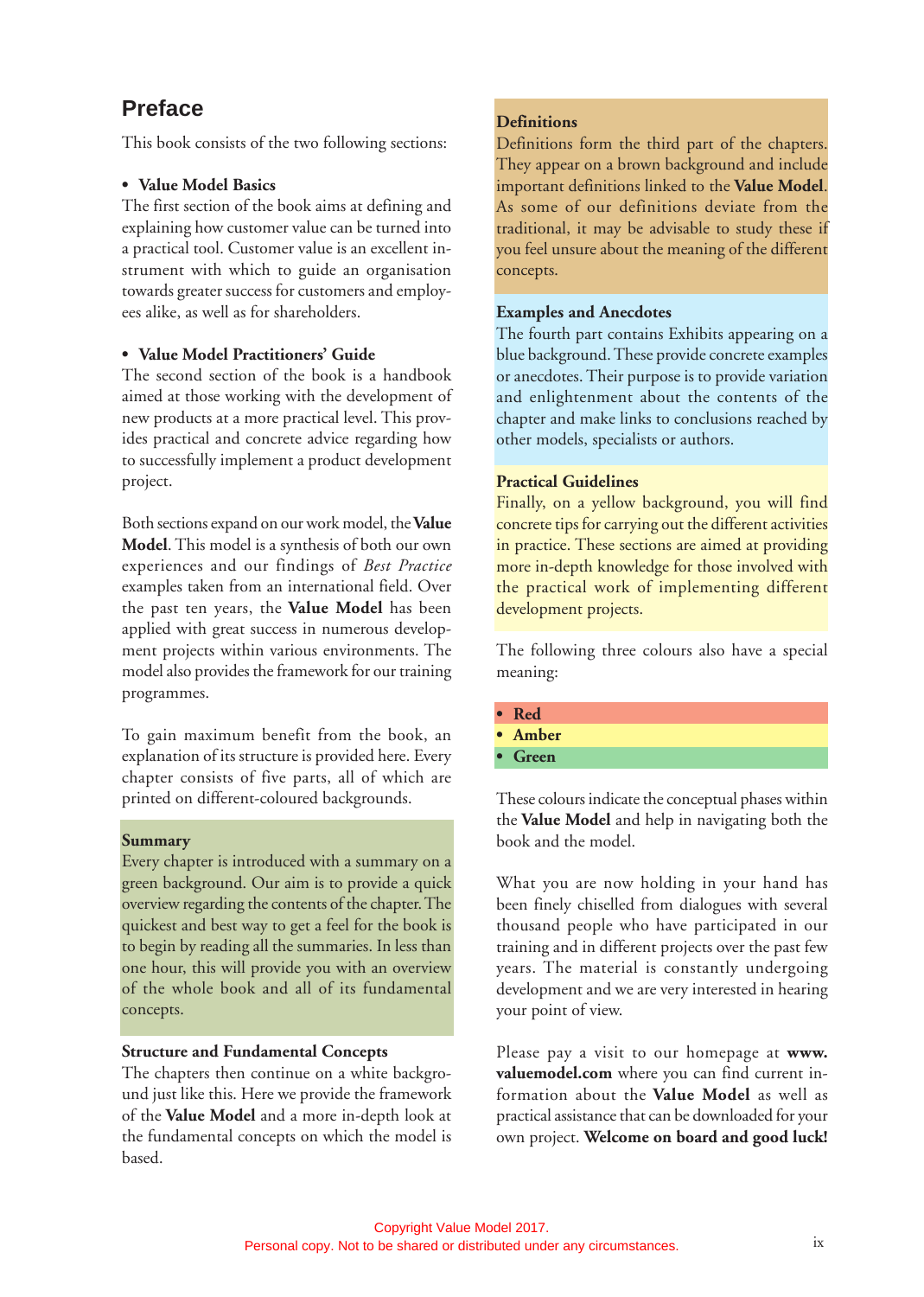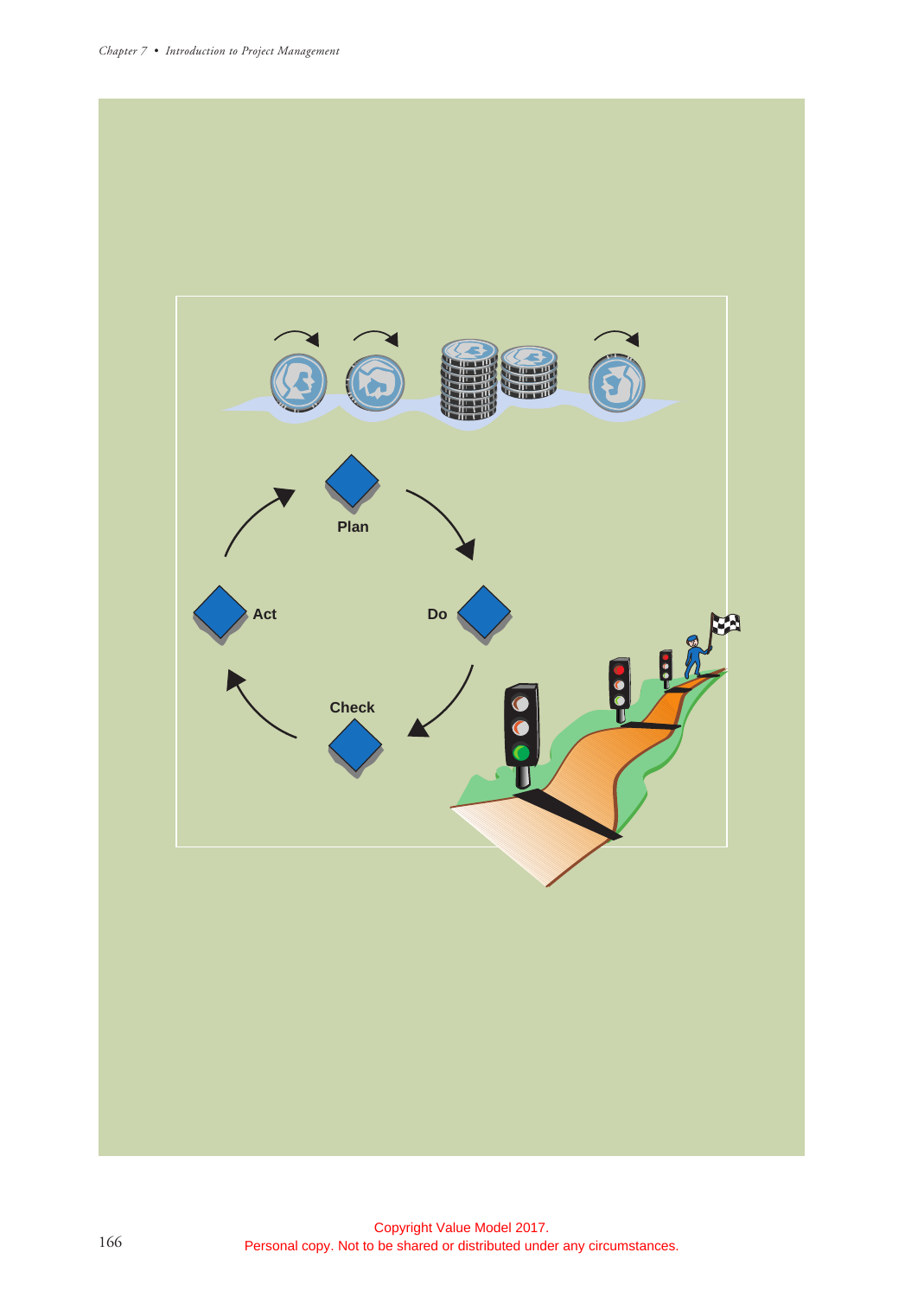## **Chapter 7 Introduction to Project Management: A Support Process**

7.1 Summary

- 7.2 Fundamental Principles and their Link to the Value Model
- 7.3 Definition of the Project Concept
- 7.4 Alternative Forms of Project **Organisation**

### **7.1 Summary**

**Project Management** is one of the two support processes within **the Value Model**. Its customer is the sponsor. The sponsor is satisfied if the project results in a successful business venture without having had to take excessive risks. Here is a summary of the process features:

#### **Objective**

Your objective is to maximise the business opportunity for the entire life cycle of the product.

#### **Characteristics of the Process**

A journey towards the objective, divided into separate stages.

#### **Your Focus as Project Manager**

Several repetitions of the **red, amber** and **green** phases, at least once during each stage.

Traditional project management methodology is, to a large extent, derived from methods and concepts adapted for construction projects. These types of projects are large, static and focus on managing resources. Our experience of these methods and concepts is that they are less suited to development projects, which are often smaller, more dynamic and focus on creating new knowledge. Fundamentally, we are very pragmatic. What works in practice is worth learning and using, and what doesn't work must be changed and improved. What you will find in this book are only the things we believe are worth learning, because they have repeatedly proved their strength in the trenches. They have helped numerous project managers accomplish successful projects. We have excluded theoretically and academically interesting theories for the benefit of handson techniques. Much can be classified as common sense, but don't let yourself be led up the garden path. Common sense is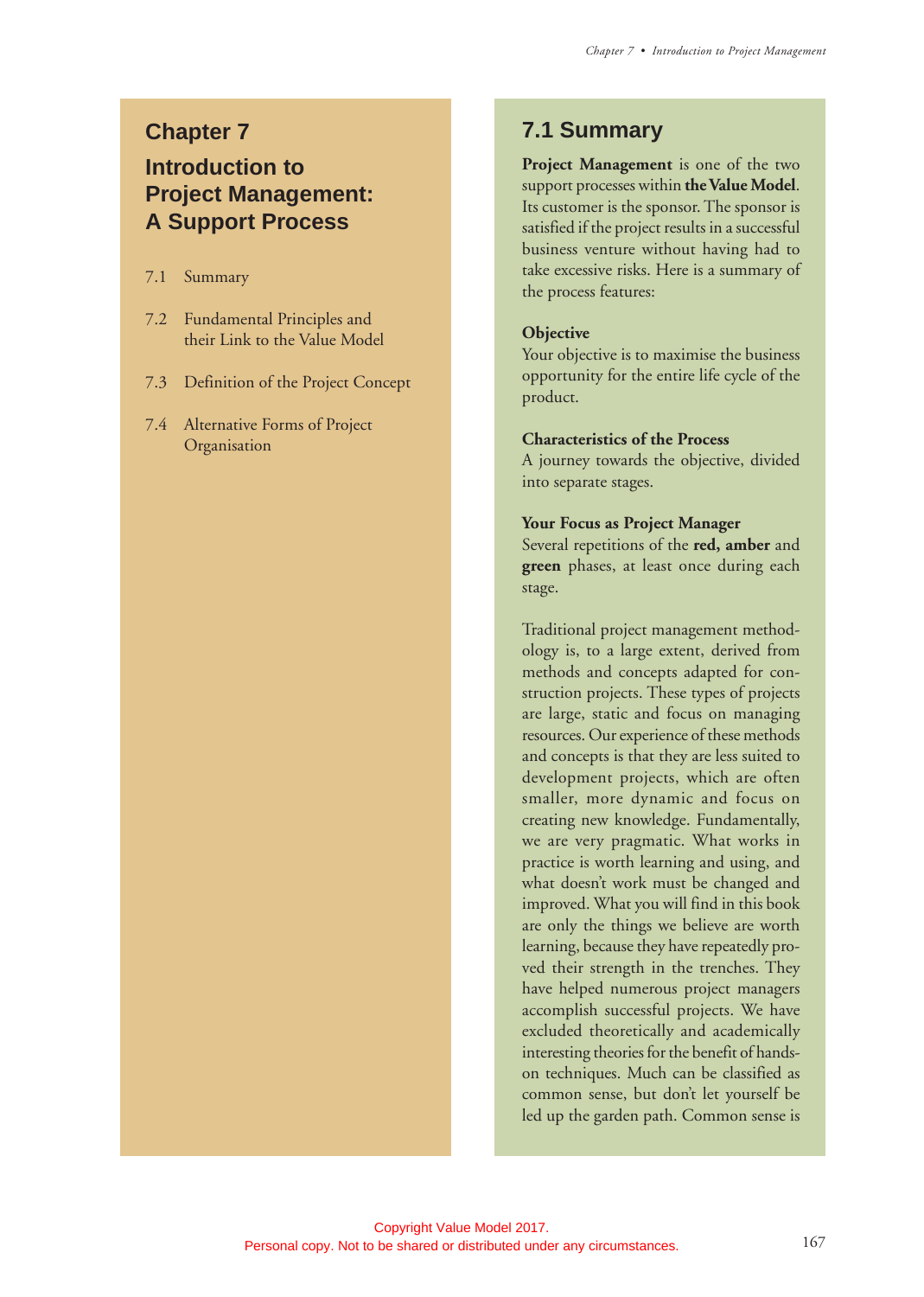not the same thing as common practice. Here are some of the differences between our approach to project management, as compared to more traditional approaches:

- Avoid late and expensive changes by using a pro-active approach, rather than using a philosophy of *full speed ahead and deal with problems when they arise*.
- plan in teams, in order to build commitment and understanding, and keep a documented record of the result, rather than developing the plan yourself and then selling it to the stakeholders.
- begin planning work by establishing the end results to be achieved by the project, in the form of a project definition, rather than starting by figuring out what activities need to be carried out.
- make the project more effective by building it on a foundation of broad and clearly defined project segments, rather than trying to add in parallel activities and create a whole at the end of the project.
- divide the project into separate stages, within which each stage has its own objective, so that any eventual termination is regarded as one of the possible outcomes, rather than a sign of failure.
- work with two plans that are both updated after each stage: one overall plan describing the whole project and one detailed plan describing the next immediate stage, rather than planning the entire project in detail from the outset.
- improve estimations by working analytically in the short-term perspective and statistically in the long-term perspective.
- utilise resources skilfully (rather than merely in a routine manner) when making allocations to different activities, to avoid bottleneck situations.
- simplify project follow-up by budgeting and following up deliverables, rather than activities.
- master the *big bad wolves* of the project by clarifying and preventing risks and changes, rather than just reacting to what occurs.
- focus on the business case, rather than time and costs alone.

In some organisations *project* is a mysterious phenomenon that can take many different guises. You will ruin the project concept if any and all tasks are called *a project*. The project concept should be reserved for strategically important tasks with significant business impact. Therefore, every organisation needs to pin down criteria that distinguish those tasks within your organisation to be regarded as projects and those tasks to be regarded as something else. This is the only way to attain a project definition that is valid, meets the needs of your organisation and works in practice:

#### *A project is a task that meets the project criteria established by your organisation.*

This chapter reviews possible criteria to be used for securing a unified definition of the projects within an organisation – criteria that promote the effective management of projects. It is always better to run a small number of projects vigorously, instead of a large number of projects with inadequate staffing, thereby creating bottleneck situations.

The chapter concludes by highlighting some of the principal organisational forms available for the management of projects. We will discuss the advantages and disadvantages of:

- a project-based organisation
- functionally organised projects
- matrix-based projects.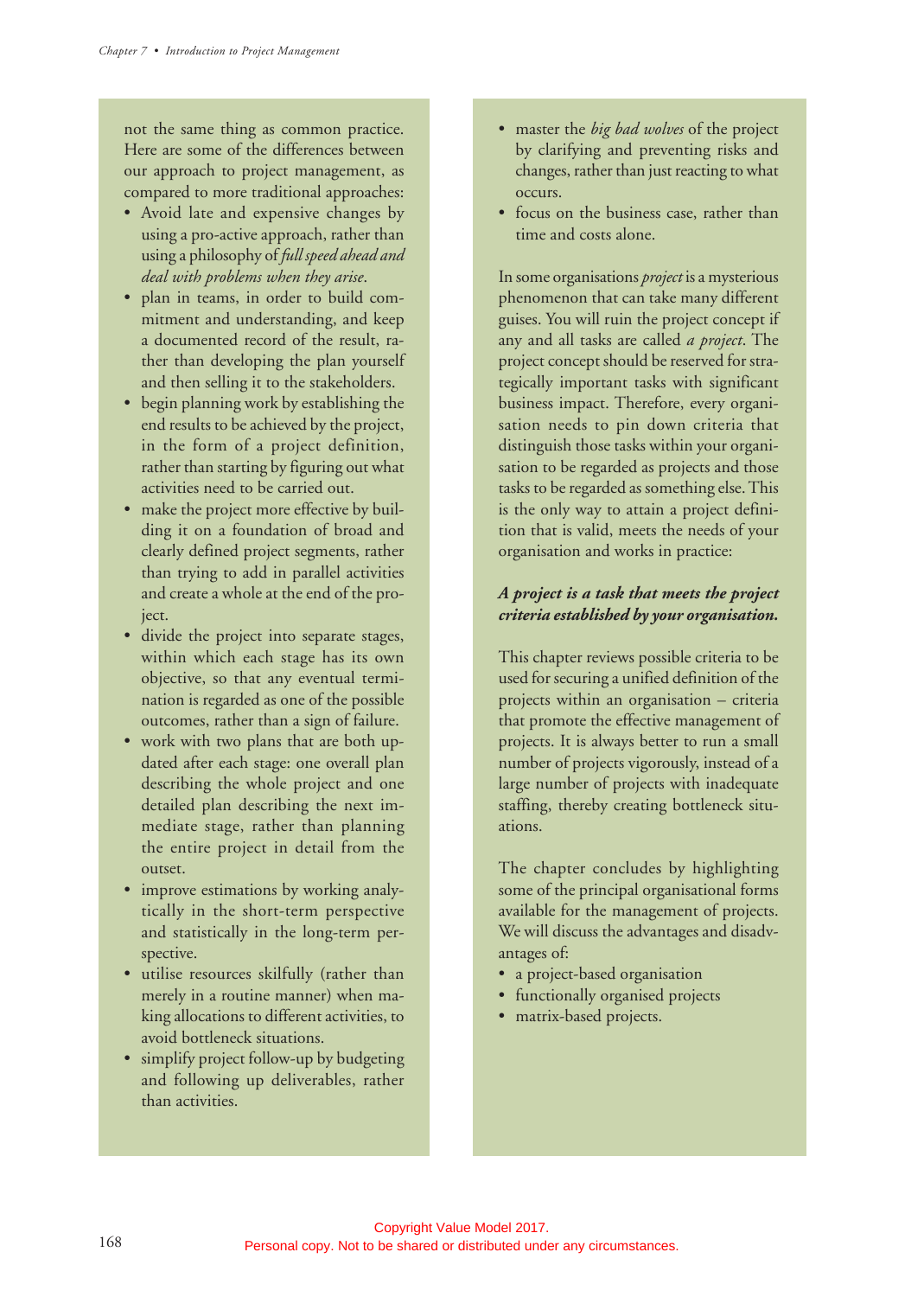## **7.2 Fundamental Principles and their Link to the Value Model**

The **Value Model** comprises one main process and two support processes. One of the support processes deals with defining, planning, organising and following up the work. We call this process **Project Management,** and the sponsor is its customer. The sponsor represents the owner's sphere of interest and the sponsor is satisfied if the project results in a profitable business venture without major risks having been taken. The objective of this support process is therefore to maximise the business opportunity for the entire life cycle of the product.

Our approach to **Project Management** may be perceived as different and somewhat confusing for those of you experienced in traditional methods of project planning and management. Some areas will be familiar to you and some will be new. We have excluded everything that, in our experience, doesn't work in practice. That is, if you are working with product development within a dynamic environment. Hopefully you will find new and interesting methods of structuring and following up your projects. These methods are often simpler and more intuitive than traditional methods.

The first point is to avoid late and expensive changes by using a pro-active approach, rather than a philosophy of *full speed ahead, and deal with problems when they arise*. Success is frequently a race against the clock, especially when working within a rapidly developing market. This may produce an attitude within the organisation that there is no time for upstream work, such as planning. Instead, the team gets its skates on and *zips off*.

This is an over-zealous and misdirected attitude that often results in massive delays and costs, due to late changes. Symptoms of bad planning and organisation appear at the end of the project, when problems arise. By then, the solutions available are often few and expensive. These types of afflictions cannot be cured. They can only be prevented, by working upstream in the process. Many actionoriented people experience this as annoying and ineffective. When managing your project it is therefore important to take into consideration the presence of psychological opposition. Resistance to a pro-active approach can be significant within yourself, your project team and other stakeholders. This hurdle must be cleared. An unbeatable strategy, but one that often becomes just a cliché is *get it right from the start.* The process is aimed at getting as much as possible right from the start. However, as the purpose of a development project is the creation of new knowledge, it is of course impossible to foresee everything. As project manager, your focus is therefore on the creation of a rotating planning structure, adaptive to new knowledge created and lessons learned. The first task is to clarify the objective and the journey ahead, and then to find a quick and safe passage to the first destination. Finally, throughout the journey, you must keep track of your whereabouts and, if required, make necessary corrections so that the project can be steered to a clearly defined completion of the stage in question.

When one stage is accomplished, and the next is to be commenced, the activities are repeated again. Corrections and adjustments are made in accordance with the results achieved and the knowledge gained through evaluation of the newly completed stage. This work method can be compared to the four activities in the Deming circle (Imai 1986):

- plan
- do
- check
- act.

Our observations are that if planning is carried out only once, at the beginning of the project, it will slowly but surely slip out of control, bit by bit. Differences between the grandiose project plan describing all the activities in detail, from start to finish, and the actual project work carried out, become increasingly larger the further the project progresses. When these differences finally become unacceptable, urgent corrections and re-planning are required. This re-planning is regarded as a sign of failure, rather than a natural part of the working process. In the worst scenario, it can be used as an argument that planning is pointless. We have also observed that similar problems occur if the check and act activities are omitted. This also discredits the value of planning due to lack of feedback, insight and knowledge. **A pro-active working**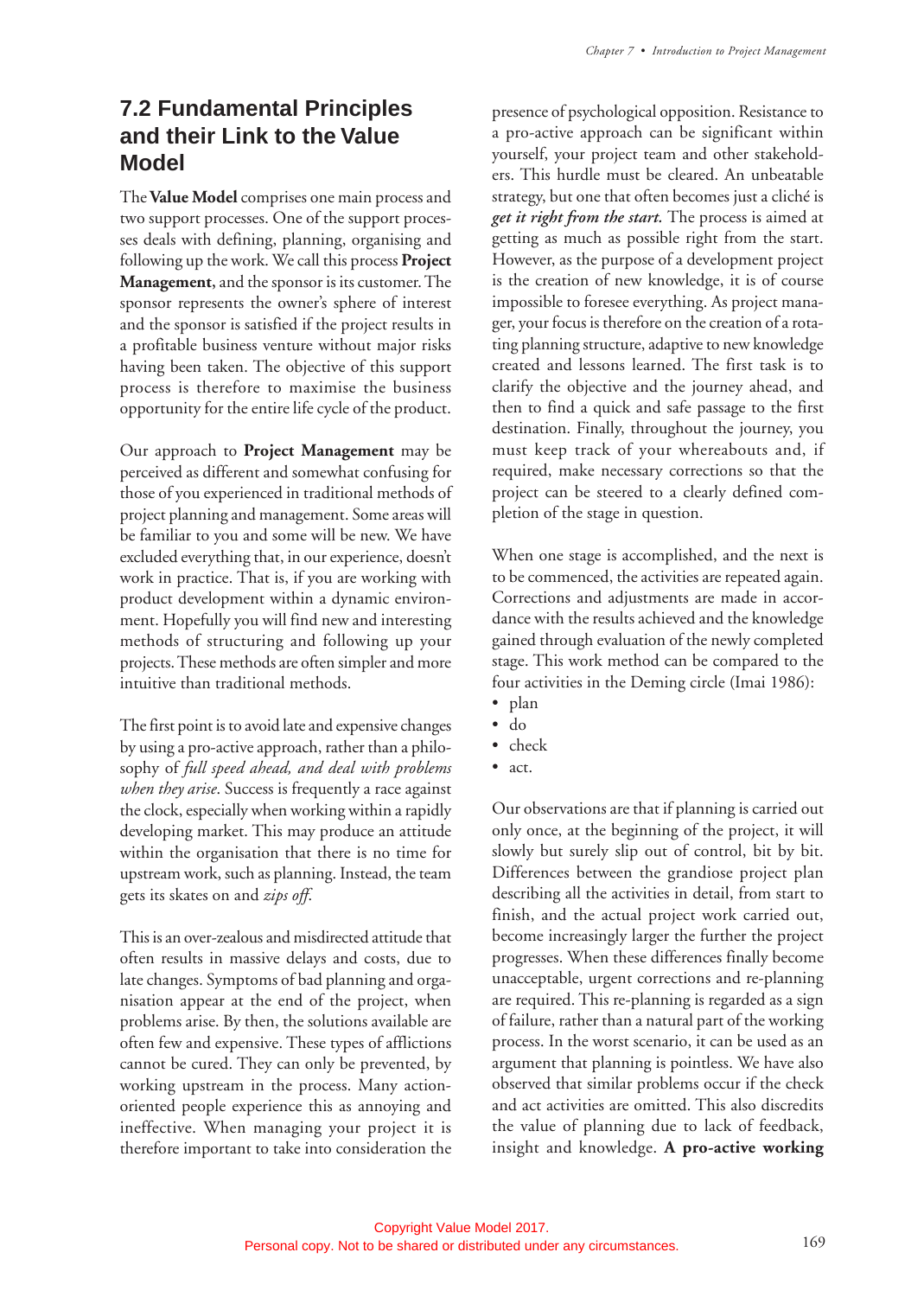#### **pattern is established by dividing your project into several separate stages in which a full Deming circle is completed.**

The second point is to plan in teams, in order to build commitment and understanding and keep a documented record of the result, rather than developing the plan yourself and then selling it to the stakeholders. We have never experienced a better way of creating commitment to a project than ensuring the initial involvement of all the players and parties concerned. People can easily distance themselves from the project if they feel left out. This is not necessarily a desire to have one's own wishes carried out, but is more often based on a psychological feeling of being ignored or slighted. Therefore, one of the main objectives of planning work is to develop a unified feeling of commitment and responsibility amongst all the players and parties concerned. Do this by inviting the key people to participate in planning work and creating opportunities for them to express their views. Participating in this work ensures that they also have to listen to other points of view. In this way, an ongoing exchange of views and ideas is set in motion and continues until a project plan acceptable and supported by all is produced. A project that has been finely chiselled in this way stands upon a stable platform. Under these circumstances, there is no room for pushing responsibility onto someone else if the going gets tough further into the project. **The best project plan is always one in which everyone feels involved and which everyone is committed to carrying out.**

Thirdly, begin planning work by establishing the end result to be achieved by the project, in the form of a project definition, rather than starting by figuring out what activities need to be carried out. Moving the focus of the project from activities to deliverables directs attention onto the customer. Activities are *HOWs* that describe the internal process. Deliverables are *WHATs* that describe the benefits to the customers. Compare the project with a factory. Current production philosophy is based on creating a "pull" in the factory using the Kanban system and the "Just-in Time" organisation (Imai 1986). In the same way, we want to create a pull in the project. The project is not to produce a whole range of deliverables that someone, some day,

might be interested in. It is only to produce those deliverables requested and pulled by the customers. Your responsibility as project manager is to ensure that the project is initiated with a close dialogue with the customers in which agreement is reached on what deliverables are to be produced and the way in which they are to be approved. Don't forget that a project has many customers, both internal and external. All these customers have their own specific needs. The result of this customer dialogue must therefore be a list of deliverables to be produced by the project.

The list of deliverables reflects what is to be done. No more, no less. It is the fine print in your contract with the sponsor. When the customers have approved all the deliverables on your list, the project is finished. *Clear as crystal*. **Consistently directing focus on deliverables results in more attention being centred on the customer in the project and paves the way for creating a successful conclusion.**

The fourth point is to make the project more effective by building it on a foundation of broad and clearly defined project segments, rather than trying to add in parallel activities and create a whole at the end of the project. The key to reducing a project's lead time lies in reducing late changes and having as much of the work as possible carried out in parallel. The opposite of working on a parallel basis is working on a sequential basis, in which the project is carried out one activity at a time, and only when one activity is completed can the next one begin. Within a typically sequential development project, development and design are completely finalised before the project moves on to production. Marketing comes last, in its own individual stage. Sequential projects are characterised by long lead times and extensive late changes.

The concept of shifting work from a sequential basis to a more parallel basis is often called "Concurrent Engineering", or "Simultaneous Engineering". The underlying concept of "Concurrent Engineering" is to simultaneously develop the product and all its related processes such as production, service, distribution and marketing. "Concurrent Engineering" is characterised by cross-functional integration and parallel processes (Swink *et al*. 1996).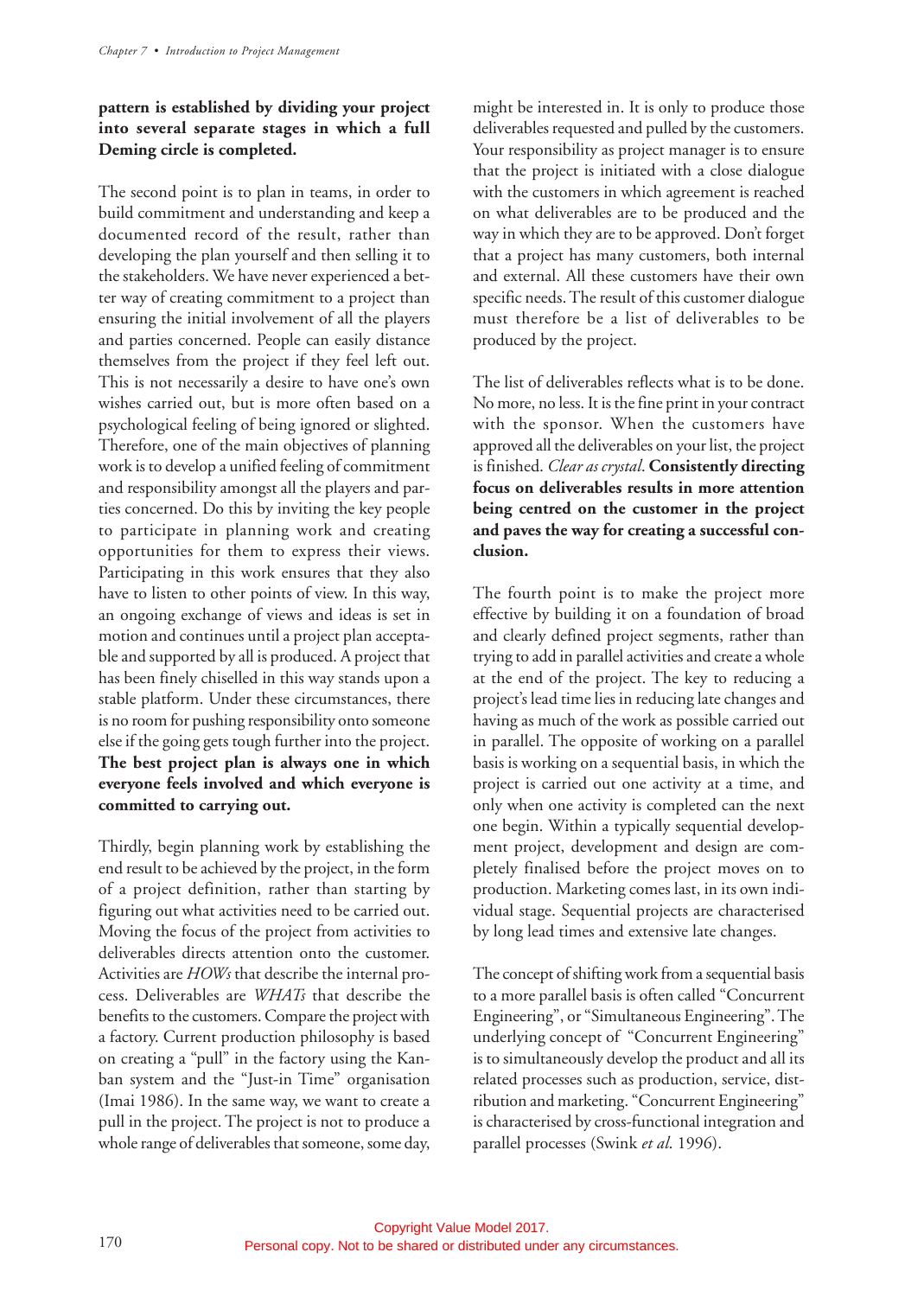Successful "Concurrent Engineering" demands that the project, as well as the product and all its related processes, be managed with the above concept definition in mind. This requires, at the outset, a discussion with your sponsor and team to reach agreement on which segments are to be included in the project. In this respect, segments can often be compared to functions within a company. Three segments where substantial advantages are gained by increased parallelism are development, production and marketing. Future business depends greatly on the ability of these segments to interact with each other, contribute to the project and accommodate the result of the project. We prefer to call them segments rather than functions in order to emphasise the importance of regarding the project from a holistic point of view. It is often segments other than the traditional functions within the company that require attention. Examples of these are knowledge and technology. The best results are gained by concentrating on working with a handful of the following segments:

- project
- market
- finance
- technology
- product
- production
- organisation
- legal requirements
- knowledge.

Special projects or situations may well have other segments to be highlighted. Defining these segments at the outset, and taking them into consideration during the definition, execution and follow-up of the project will maximise parallelism.

A clear and broad focus on the customer also serves to illustrate that most projects have external customers as well as internal recipients of the result. Unfortunately, it is often the case that important internal deliverables are overlooked, for example, the experience and new knowledge gained from a project. This knowledge can provide valuable benefits to others and to future projects. **Building the project from the outset on clearly defined segments reduces lead-time and improves quality by ensuring that no important areas are missed.**

The fifth point is to divide the project into separate stages, with each stage having its own objective, so that any eventual termination is regarded as one of the possible outcomes, rather than a sign of failure. Most organisations find it easy to start projects, difficult to guide them to a clearly defined conclusion and almost impossible to end bad ones in time. Too many projects suffer from *tunnel vision*. Imagine you have to blast a tunnel through a mountain. You start on one side and slowly blast your way forward. The further into the mountain you get, the more difficult it becomes to terminate the project, irrespective of the problems, costs, or delays being suffered. A tunnel with only one entrance will be perceived as a failure and a fiasco. Stopping such a project a bit down the line is almost impossible. If the overall opinion is that the only road to success is to carry out the entire project, *tunnel vision* is in effect. Even if you are not blasting tunnels through mountains, your project can suffer from *tunnel vision*. In this case, the tunnel is mental. It is a mindset that can lead to unsound decisions and the waste of valuable resources.

One relevant measure for all organisations is the number of successful, terminated, development projects they have had over recent years. It is a clear warning signal if there are none. Either the company is suffering from *tunnel vision,* or only *safe* projects, that is to say, risk-free projects, are being carried out. All forms of development are associated with risks, especially if there is a desire to be in the lead and continually deliver unrivalled customer value. We believe that a certain degree of experimentation and risk-taking is a prerequisite for maintaining a leading position. It is part of the learning process. **Dividing the project into clearly defined stages and the creation of a culture within which the termination of a project is regarded as a natural part of operations are important steps towards improving the output of a project portfolio.**

Point six is to work with two plans that are both updated after each stage: one overall plan describing the whole project and one detailed plan describing the next immediate stage, rather than planning the entire project in detail from the outset. This book is stimulatingly free from methods like WBS, Work Breakdown Structure, and similar (Kezbom,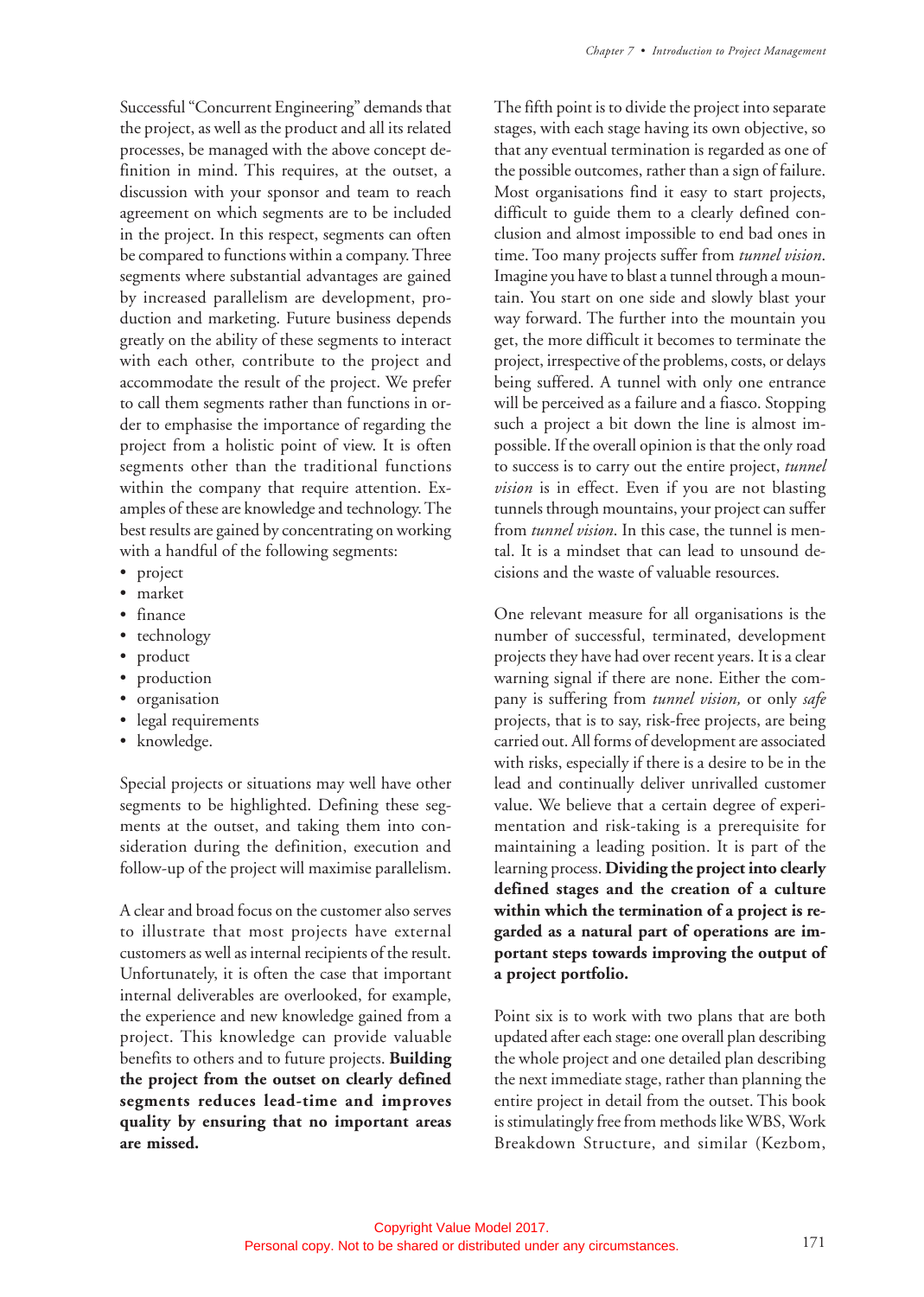Schilling, Edward 1989). These methods most certainly work well for large, long and static projects. The working environment within which future development engineers will find themselves will, however, be characterised by concentrated and intensive involvement in a dynamic market environment. The entire approach to the work in hand must therefore be changed in order to meet these new requirements. Previously, development projects were very similar to large construction projects. Objectives were clear and static. The entire project could be planned from start to finish with reasonable accuracy. Today's development projects, on the other hand, are better compared to games of poker in which the stakes are profitability and growth. You only know your own hand. To gauge your opponents' hands, you have to learn how they play. Depending on the hand you are dealt, you must decide how much money you dare put in the pot in order to stay in the game. It is just as important to bow out in time when you are dealt a bad hand, as it is to dare to play for high stakes when dealt a good hand. He who fights and runs away, lives to fight another day. Skill wins in the long run, luck only wins on a few odd occasions. This puts completely different requirements on how a project should be planned, carried out and followed up.

Because both customer preferences and technological opportunities may change, the entire project cannot be planned in detail from the outset. Therefore you need two different plans: one overall plan describing the whole project and one detailed plan describing the next immediate stage. New knowledge is gained along the way and this must be successively integrated into the plan. Planning is therefore not an activity carried out only at the beginning of the project, but needs to be repeated several times in order to optimise business. How frequently you need to repeat the planning cycle depends on the level of uncertainty in the project. Obviously, *new to the world* type development projects have an inherently much higher level of uncertainty than a line extension project. In the same way, some markets are more dynamic than others. Assessing the level of uncertainty gives a feeling for how long each stage should be.

We recommend that only imminent work that can be evaluated with a high enough level of precision be planned in detail. This way, every stage is deftly carried out, aimed at a clearly defined stage objective in the detailed plan. After each stage, the project in its entirety is reviewed and the overall plan updated. If things look promising, the next stage is planned in detail. If not, the project is terminated or changed. To terminate a project after having successfully carried out one stage and having acquired new critical knowledge is not a failure. Every stage in a project is like a new hand in the game of poker. These are the rules of the game. Stacking the deck won't work in the long run. Our entire methodology is based on this way of thinking. **A rotating planning structure, adaptable to new knowledge created and lessons learned, will provide a dynamic and adaptive project plan in touch with reality.**

Point number seven is to improve estimations by working analytically in the short-term perspective and statistically in the long-term perspective. Studies made regarding project capabilities for assessing time and costs are not encouraging. Some believe all estimations have to be doubled in order to attain a truer figure, while others believe they should be multiplied by  $\pi$ . Whichever constant is used, it's a sure indication that the underlying estimation process is weak and all too often leads to a mug's game. The project manager first estimates the resources, but before presenting the figure to the sponsor he or she doubles the estimate. Not in order to get a better estimate, but to have some room for the budget squeezing made by the sponsor, because he or she knows that the figure presented is exaggerated. The point is, they are both having the wool pulled over their eyes. Instead, an open and constructive process is required, aimed at getting as close as possible to a realistic estimate.

In the short term, which is normally the next immediate stage, approach the work analytically. This means breaking the work down as far as possible into different activities and estimating the resources required for each one individually. If this can't be done with accuracy, it's an indication that the stage is too long. Divide the project into more stages, to gain a better overview of each one. A rule of thumb here is the Morse Code SOS, Save Our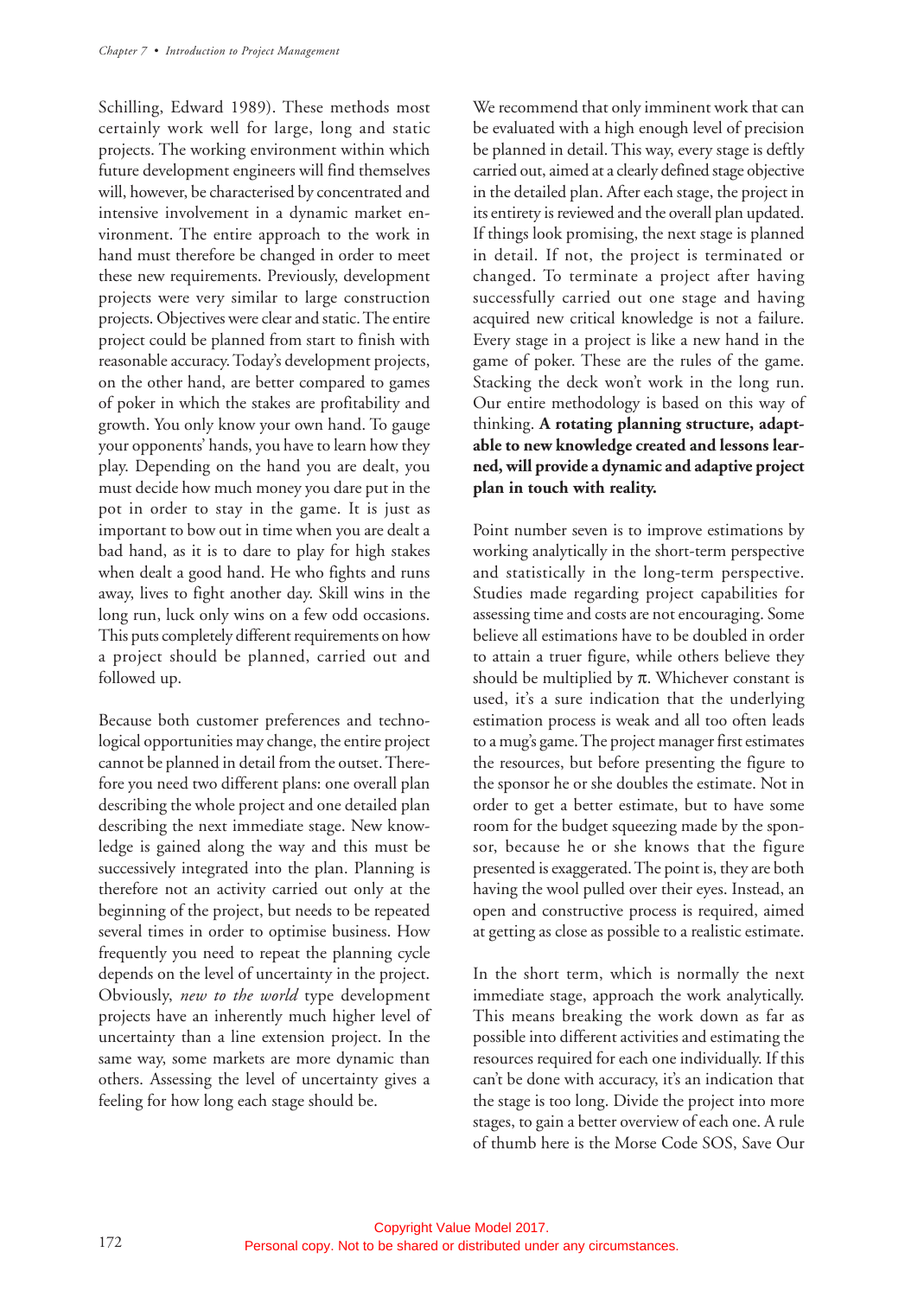Souls, which is three short, three long, three short signals. A project should therefore:

- be commenced with a couple of short stages, in order to address all the strategic questions pertaining to the project
- be carried out with a couple of longer stages, when more portions of the work have become routine
- be finalised with a couple of short stages, when the result and responsibility are transferred to the normal organisation.

The analytical approach is not feasible from a longterm perspective, because there is often a large degree of uncertainty involved. Many strategic questions cannot be answered at the outset, despite in fact that these answers will influence both the consumption of resources and the time schedule. An alternative approach to improving estimations of time or cost for the whole project is the statistical one. This means that each estimation, whether in time or money, is always associated with a certain degree of probability. Compare this to the time it takes to travel to and from work every day. If you drive, you will no doubt understand what we are getting at. Some days, traffic flows well and the journey doesn't take long. Other days, the flow of traffic is slow and the journey takes much longer. Any estimate on how long it takes to drive to and from work will always be associated with a certain degree of probability. Depending on the probability required, a figure somewhere between the fastest and the slowest time is selected. One practical example of this is that you leave a little earlier than usual if you have an important meeting first thing in the morning, just to be on the safe side. The probability of being on time increases, the earlier you start your journey. Estimating time and cost within a project works the same way. The principle problem of diffusion is the same. Therefore, submit several figures instead of just one. Estimations should be made based on at least the following three figures:

- the most probable figure, or the target value aimed at
- a pessimistic figure, when most things move at a snail's pace. An estimate that you should be able to beat 9 times out of 10.
- an optimistic figure, when everything goes like clockwork. An estimate you can only meet 1 time out of 10.

Use the analytical approach to estimate time and resources for the next immediate stage. The sponsor is within his rights to expect a high degree of accuracy on these figures, maybe plus or minus 10%. Use the statistical approach to estimate revenue, time and resources for the whole project. In the early stages, it would not be fair of the sponsor to expect exact figures. On the contrary, a wide spread between the pessimistic and optimistic figure is normal. However, after each stage new estimates are made and the accuracy of these should increase. **By working with different degrees of accuracy in the overall plan for the whole project, and the detailed plan for the next immediate stage, estimates will better define the inherent uncertainty associated with all development projects.**

Number eight in our list is to utilise resources skilfully (rather than merely in a routine manner) when making allocations to different activities, to avoid bottleneck situations. Always start by highlighting critical areas and bottlenecks within the project. These areas are the real battlefields. If they don't have sufficient resources, full support, uninterrupted time and good working conditions, they can jeopardise the entire project. The key word here is concentration. Concentrate resources in critical areas of the project to improve the quality of the work performed and to reduce fragmentation and set-up time. It's the best way to ensure throughput. In most cases, it's better for a team member to work on the project every Monday, instead of 20% of his/her time. Likewise, it is often even better if, during a critical phase, he/she can work 4 consecutive days, rather than 4 Mondays in a month.

Another common thief of resources is the search for information. Allowing meagre project resources to waste time searching for information due to inefficient routines, or hard to attain documentation, is unacceptable. It is relatively easy today to build up a virtual home for the project on the Intranet or the Internet. Gather and structure information so that it is clear and easy to find. **Concentrating resources on critical areas within the project, and making all essential information easily available, avoids both delays and frustration within the project group.**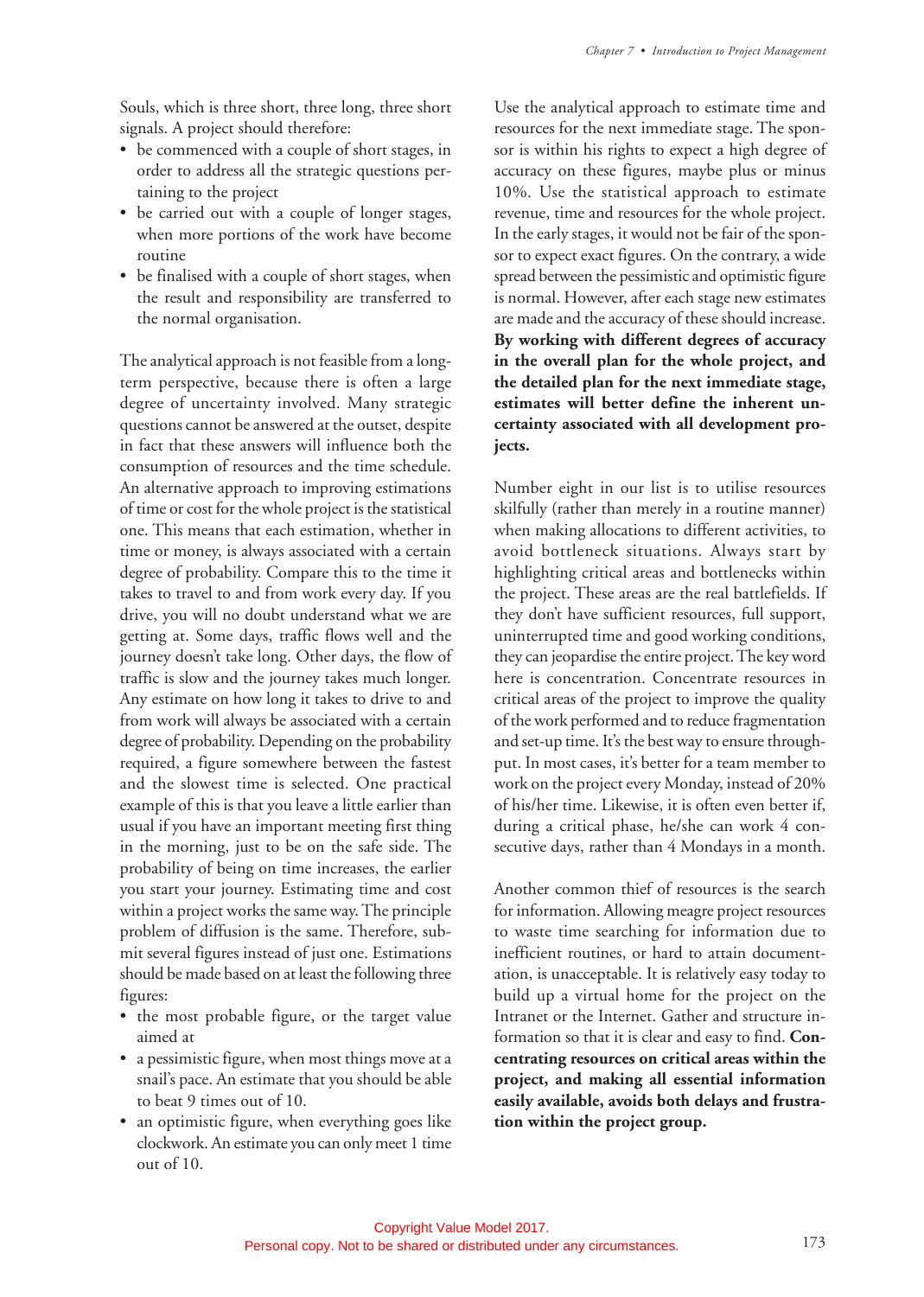Point number nine is to simplify project follow-up by budgeting and following up deliverables rather than activities. Another acronym that cannot be found anywhere else in this book except as an exhibit for information is EVA, Earned Value Analysis. We believe the basic philosophy in the method is correct: the status of a project cannot be judged by comparing budgeted costs with actual costs, without taking into consideration the actual work carried out. However, we believe that there are easier ways to reach the same result.

The base elements of a project are the deliverables. The aim of the project is to produce all the deliverables and have them approved. Every deliverable must therefore have a clearly defined customer and an agreement on how the customer will approve the deliverable. A deliverable is either approved or not approved. In any given moment within a project there are a number of approved deliverables and a number of deliverables under production. The obvious way to simplify follow-up is therefore to budget and follow up the deliverables. Of course, problems arise if the number of deliverables under production is too big, often due to neglect of approval and verification: the project produces deliverables, but fails to ensure the customer's approval of them. Instead, work presses on with producing the next deliverable. Such a situation is, firstly, a problem of quality and, secondly, a followup problem. **By focusing on, and ensuring, customer approval of every deliverable, the quality of the work carried out is guaranteed and follow-up simplified.**

Next, master the *big bad wolves* of the project by clarifying and preventing risks and changes, rather than just reacting to what occurs. Building on our analogy of the project as a journey, there are two types of wolves in the woods that have wounded and killed many projects. One is called *Risks* and the other *Changes.* To a large degree, they can both be eliminated with the use of pro-active and preventative work methods within the project.

As individuals, we have a built-in ability to learn from our mistakes. This ability is considerably less developed within organisations. A number of risks can therefore be considered chronic. The same mistakes are repeated time after time, project after

project. Risks of this nature can be eliminated relatively easily with the aid of risk analyses, based on historical checklists. Computer programs are available today that ask questions and automatically evaluate risks, based on the answers received. An efficiently carried out risk analysis can therefore reduce the pack of wolves to just a few loners: these animals may be difficult to predict, but will be easier to identify. If risks can be reduced to just a few, the capacity of the project, and its ability to deal with these risks, has been increased.

Many changes are of the WIBNI type, **W**ouldn't **I**t **B**e **N**ice **I**f. When customers are faced with the final product, you finally get to hear all the points of view you have been looking for throughout the entire project. The best way to reduce these is to ensure swift and early feedback using threedimensional computer models, prototypes and all other means of producing a physical example of the final product. Only when customers can see, feel, smell, taste and try, can their valuable opinions emerge. **Dealing with risks and changes in a lively, ongoing manner is one of the most important characteristics of a professionally conducted project.**

The last point is to focus on the business case, rather than time and costs. In our experience, many projects and organisations pay far too much attention to the consumption of resources. Of course, keeping these under control is very important, but it is only one side of the coin. The other side is the benefits of the project, i.e., the revenue it can generate. Carrying out a project with the objective of keeping resource consumption to a minimum is only a justifiable strategy if there is an acute shortage of resources within the company, which is seldom the case. One way to analyse whether your own project, or a project portfolio within the company, is focused on costs or on business, is to ask the following million-dollar question:

#### **• If the project is delayed by one month, how will this affect the business?**

Our experience shows that far too few projects are able to answer this question satisfactorily and are, therefore, according to our definition, focused primarily on costs. How can a project be optimised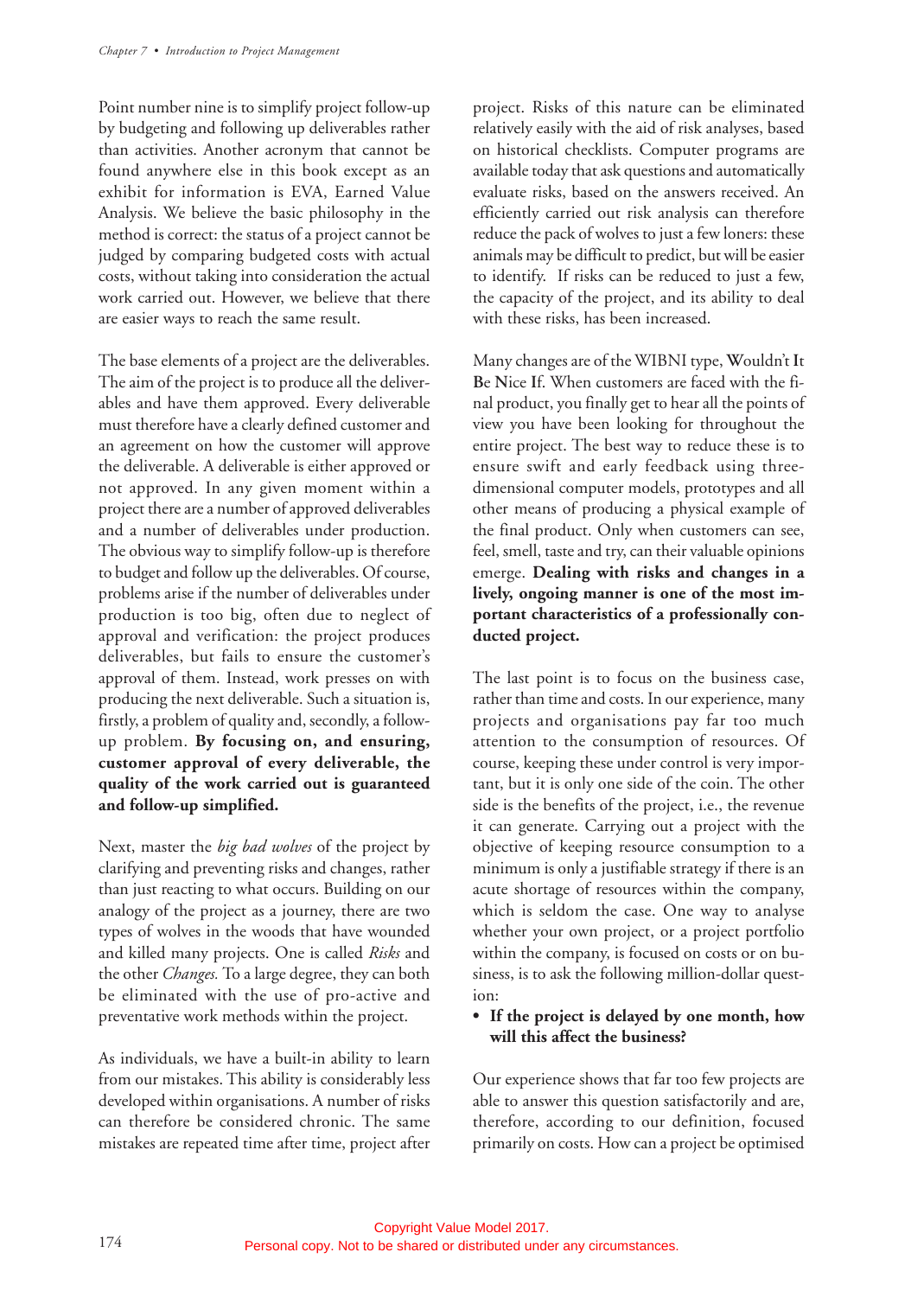and controlled in a business-like manner if this question cannot be properly answered?

If this figure is not available, we usually help calculate it. Of all the analyses done so far, our record amount is twice the entire project budget. In that particular instance, this meant that a delay of 16 days incurred lost revenue equivalent to the entire project budget. This insight was lacking and the project was delayed by more than three months, mainly due to lack of resources. Without doubt, resources must be used economically, but every penny spent has to be viewed in relation to the benefits and revenue it can generate. A businessorientated mindset is required throughout the project and it should cover the entire business venture for the product under development – from cradle to grave. Under these circumstances, it does not suffice to merely attain profitability. Instead, you have a responsibility to maximise profitability, based on the resources you have been entrusted and empowered to use. **Project managers of the future must therefore develop a businesslike professionalism, responsible for creating new, profitable business.**

What would happen to the throughput in the project portfolio and the quality of the work performed if all projects were characterised by:

- an established pro-active working pattern, dividing all projects into several separate stages in which a full Deming circle is completed
- everyone feeling involved and committed to carrying out the project plans
- a consistent focus on the deliverables in each project, aimed at creating a clear customer focus and paving the way for successful conclusions
- from the outset, being built on clearly defined segments, so that no important areas were left behind or neglected
- a culture in which the termination of a project was regarded as a natural part of operations, so that valuable resources were not wasted
- a rotating planning structure adaptive to new knowledge created and lessons learned, supplying thereby dynamic and adaptive project plans in touch with reality
- different degrees of accuracy being used in the overall plan for the whole project, and the detailed plan for the next immediate stage, so that

estimates better describe the inherent uncertainty associated with all development projects

- resources being concentrated on critical areas within the projects and all essential information being made easily available, to avoid both delays and frustration within the project groups
- focusing on, and ensuring, customer approval of every deliverable to guarantee the quality of the work in all projects, as well as simplifying follow-ups
- risks and changes being dealt with in a lively, ongoing manner in all projects
- all project managers having a businesslike professionalism and taking responsibility for creating future profitable business.

If you believe that the above has a significant impact on future profitability and growth, you need to train your sponsors, project managers, and teams, to become good practitioners in the **Value Model**.

Characteristics of, and qualities distinguishing, **Project Management** can be summarised like this:

#### **Objective**

Your objective is to maximise the business opportunity for the entire life cycle of the product.

#### **Characteristics of the Process**

A journey towards the objective, divided into separate stages.

#### **Your Focus as Project Manager**

Several repetitions of the **red, amber** and **green** phases, at least once during each stage.

## **7.3 Definition of the Project Concept**

The word *project* is used today in so many different connections that it has almost lost its meaning. As consultants, we often ask different organisations how many projects they have. Some organisations have great difficulties in answering the question clearly. We have concluded that the only durable definition of a *project* is: *A project is a task that meets the project criteria established by your organisation.*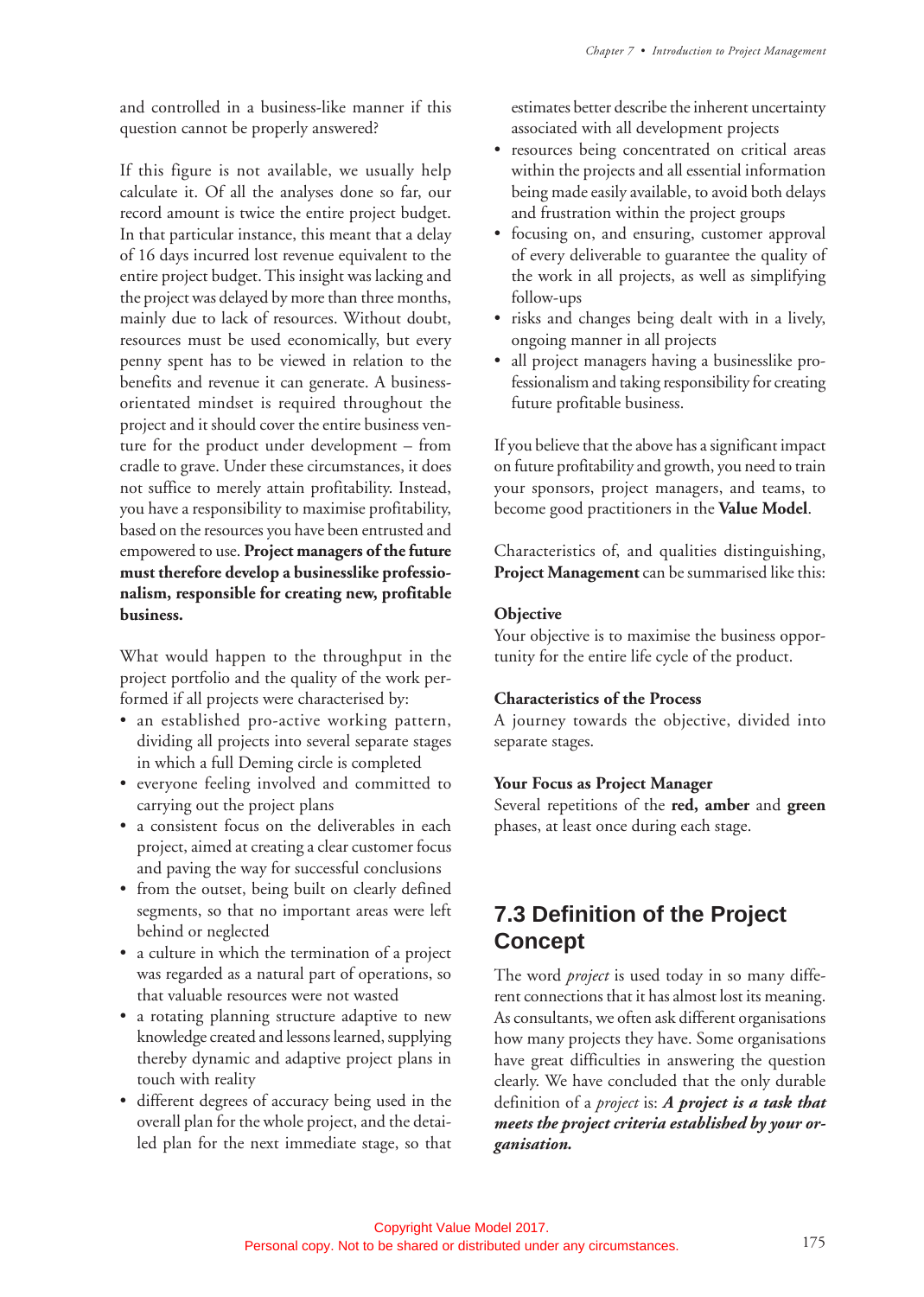If you have no established criteria for what a project is, then you either have no projects at all, or you have nothing but projects. The word and concept lack meaning and content.

The first step towards organising projects is therefore to decide the criteria to be met if the tasks are to be called, and treated as, a project. Listed below are some general criteria that can be included in the definition:

- the objective of the task is to bring about a change
- the task has strategic meaning
- the objective of the task is of a *one-off* nature
- the task is manned by a temporary organisation
- the organisation is cross-functionally composed
- the task is limited in time and content
- the task is of minimum size, with regards to resources or man hours
- necessary resources are allocated for carrying out the task
- the most important players the customer, sponsor, team and project manager – are appointed and named
- the decision has been made by the sponsor to approve the task as a project.

Depending on the criteria to be used and highlighted, several different definitions can be created. Even the classic definition of the word project is included within these criteria: *A project is an endeavour, limited in time and undertaken by a temporary organisation, to create a unique product.*

What, then, do we call the type of working assignment that lacks several of the above characteristics? We jokingly call it a *con-ject* rather than a *pro-ject*, the difference being a *con-ject* is just one big con. A *pro-ject* is carried out by a *pro-fessional* and a *conject* by a *con-man*, and therefore all you get is a lot of *con-gestion*.

A common question we are asked is "When does a project start?" Is it when the project manager is appointed? Is it when the sponsor has approved the project plan? Is it even possible to pin down a specific point in time? This is our normal answer:

All projects start as an idea, somewhere. The starting point for a development project is often the identification of an opportunity or a threat. The idea is tested and discussed within the company and, if the opportunity or threat is considered important enough, a feasibility study is commenced. An interesting measure is the distribution of feasibility studies based on opportunities and threats, respectively. The probability of success has been found to be low for copycat or ho-hum products (Cooper 1986). If a large share of the feasibility studies is based on threats or responses to moves by competitors, it can be an early warning signal that the results of future development projects will be questionable.

Often, someone has worked on their own initiative and put together a few pages on the subject before the official feasibility study begins, a so-called prefeasibility study. A number of typical milestones along the way are then:

- idea
- pre-feasibility study
- feasibility study
- project definition
- stage  $1, 2, ...$
- completed project.

The journey is a gradual concretisation of an idea. It completely lacks steps, even if, as above, a number of commonly occurring milestones may arise. The project becomes a project when it has been concretised to the degree that all the criteria defining a project within your organisation have been met.

Only those work tasks that meet the criteria put in place for a project shall be designated and treated as projects. The solution for identifying when a work task becomes a project is therefore when the company decides upon, and consequently applies, a number of the said criteria.

#### **Consequently, a project is something that is sharply marked off from its surroundings:**

- **it starts when all the criteria defining a project within your organisation have been met**
- **it ends when all its deliverables have been approved by the customers.**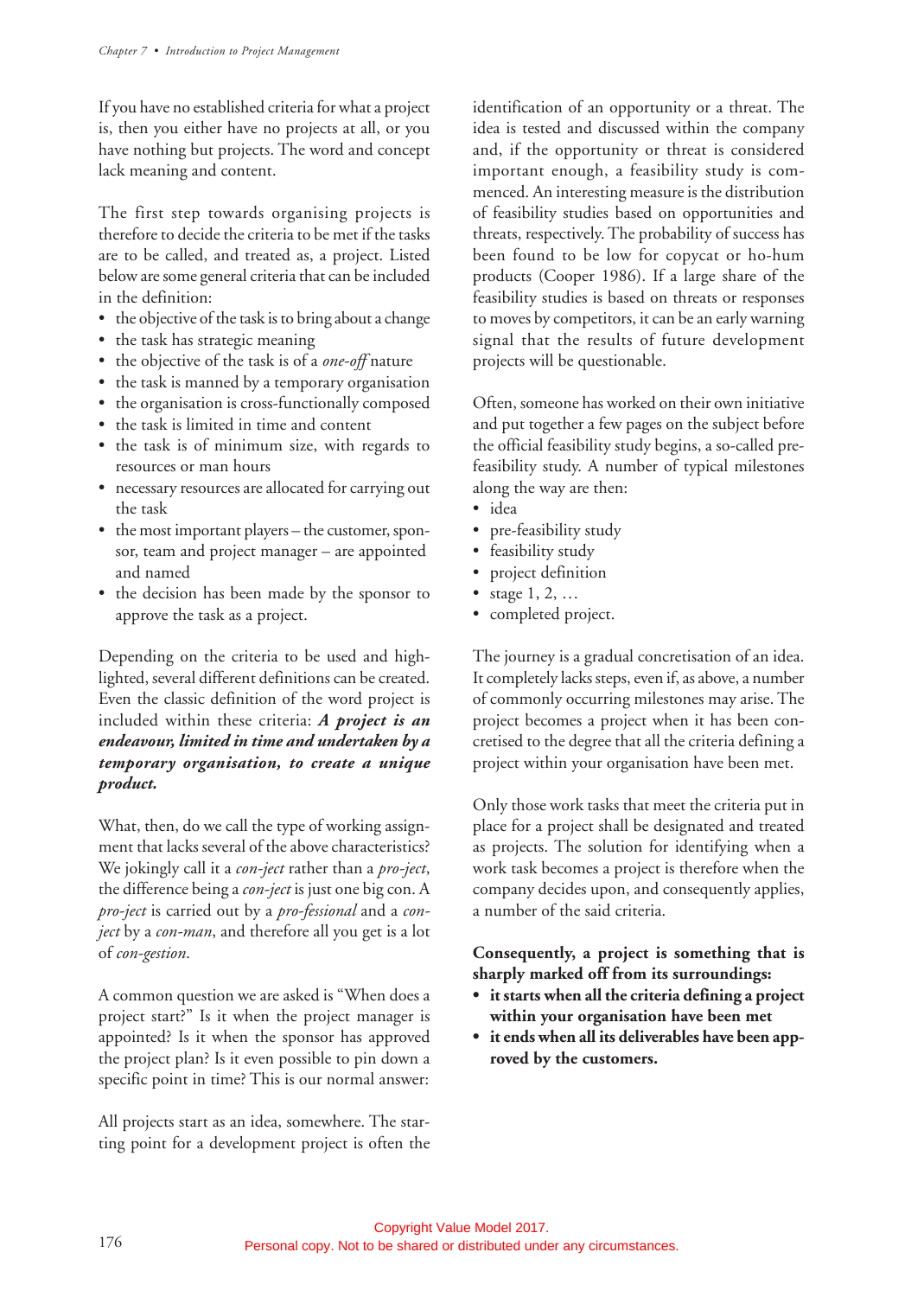## **7.4 Alternative Forms of Project Organisation**

Another important factor that will affect the throughput and productivity of the projects within an organisation is the way in which they are established internally. The following three main alternatives exist:

- a project-based organisation
- functionally organised projects
- matrix-based projects.

Exhibit 7.7 portrays a graph of these three principal alternatives. Every alternative has its own advantages and disadvantages, as follows.

The most cultivated form of a project-based organisation has permanent jobs and established posts to manage core processes only. Only operations of a continuous and repetitive nature are pursued in a permanent and streamlined organisation. The rest of the organisation works with projects. Examples of companies with this kind of structure are consulting companies, software businesses, or advertising agencies. The project-based organisation has the following advantages and disadvantages:

• Advantages

The project contains all the expertise and resources required, which means that reporting channels and disruptions can be kept to a minimum. Complex projects can be handled and productivity is high. The project manager acts as the managing director for the project and everyone reports to one manager only.

• Disadvantages

From a greater perspective, there are risks for suboptimisation and wastage of resources, as these cannot always be used optimally. A common problem is also the recruiting and readjustment of those participating in the project. Not everyone enjoys hopping from project to project. Some people perceive this as being too insecure.

The functionally organised project is subordinated to a function within the ordinary organisation. For example, the development department has its own projects, just as the marketing department has its. They borrow resources from each other, but reporting is done to that part of the organisation under which they are subordinated. Examples of companies with this type of structure are process industries and certain production industries. Advantages and disadvantages of this type of organisation are, for example:

• Advantages

The big advantage is the distinct focusing and concentration on accomplishments. The long-term responsibility for the development of expertise is, of course, attached to the functional organisation in which the project can be an important instrument. This form of organisation also normally provides a more effective use of resources than a pure project organisation does. Reporting and focusing on the objective can be maintained because reporting channels are clearly defined and uncomplicated, because there is only one manager involved.

• Disadvantages

Disadvantages lie, most of all, in the conflicts that can arise between different projects, or in that linemen can take the upper hand. Every functional department prioritises its own projects and no one has a clearly defined responsibility for the whole. This sub-optimisation can be detrimental to the organisation.

Within a perfect matrix organisation, a project organisation is built parallel to the functional organisation. The project becomes a functional area that independently reports directly to management. The difference between a project-based organisation is that the project, in this case, often lacks its own personnel resources. As companies have more and more organised themselves around processes, the matrix organisation is now very common. Advantages and disadvantages are, for example:

• Advantages

Properly set up, this type of organisation solves the conflicts that arise between short-term objectives and the long-term accumulation of knowledge. Most projects today also need cross-functional expertise. It also allows great flexibility, in that resources can be effectively allocated between projects and line work, according to needs and necessary prioritising at any one time.

• Disadvantages

Everyone working in a matrix organisation knows that the complex communication and co-ordination structure puts great strain on co-operation. Conflicts and solutions sometimes hamper the adv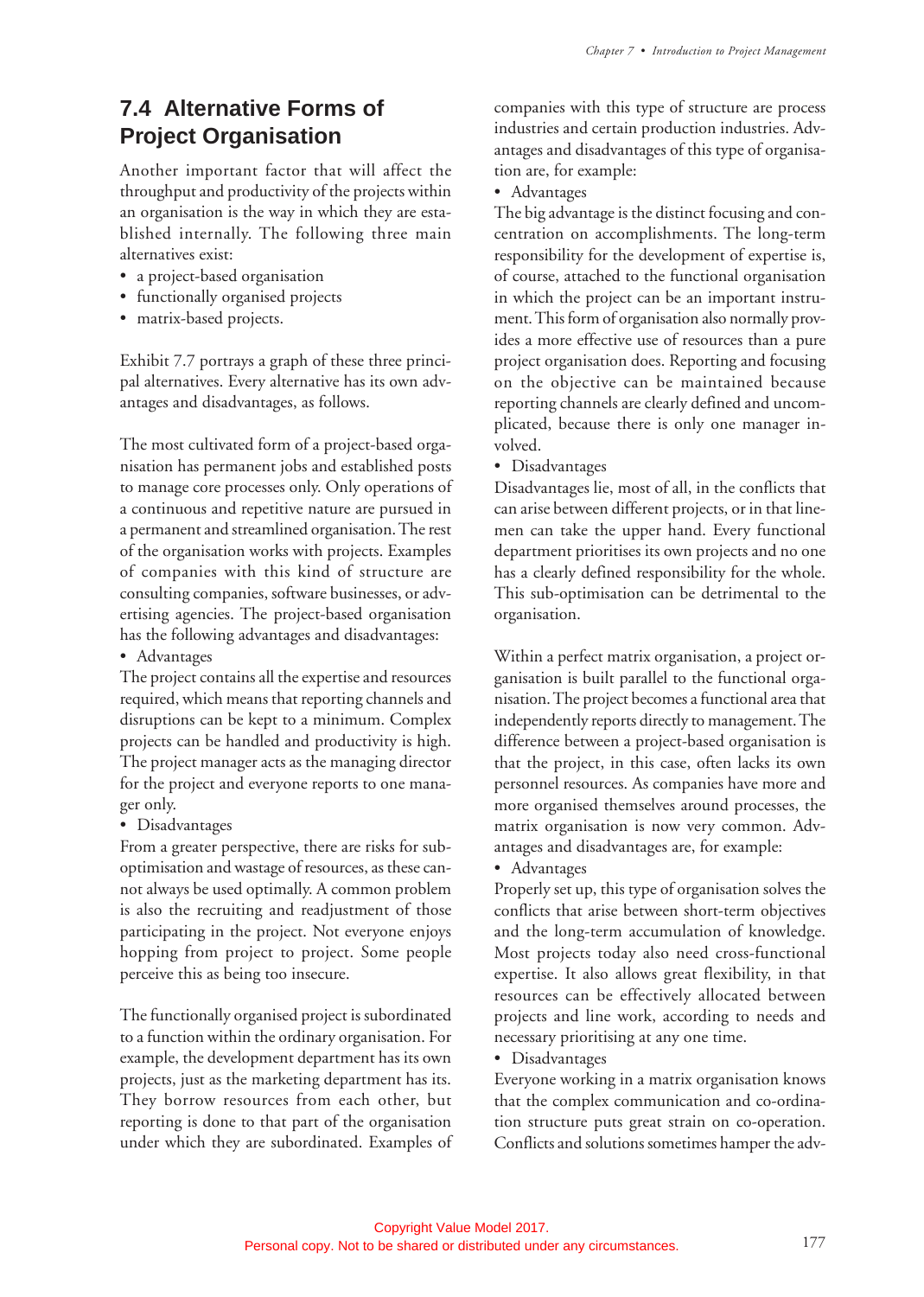antages that, in theory, exist within this type of organisation. It is also important to create the right balance between projects and the line, so that equal parties carry out negotiations. One way to accomplish this is to allocate the economic resources to the project and the personnel resources to the line organisation. The idea here is to create a clearer customer-supplier relationship between the project and the line. To work well in practice, this requires a project manager efficient in communicating and negotiating.

It is, of course, impossible to generalise about which type of organisational form is best. We believe there should be room for all three to exist. In special crisis situations, perhaps independent projects have to be created outside the normal organisation. This is especially true if the project is competing, fully or in part, with the existing organisation. Projects of this type are sometimes called *garage projects,* because they are often sent off to the periphery of the company's premises. They can often accomplish great achievements, as described so elegantly in Tracy Kidder's book, *The Soul of a New Machine* (Kidder 1981).

Projects of a strategic character, requiring input from many areas of the organisation, can be advantageously carried out within a matrix or crossfunctional structure. On the other hand, it is hardly effective to carry out all projects based on this pattern. Finally, the functionally organised project should most certainly also be allowed in those instances where the nature and content of the project makes this possible and it does not lead to sub-optimisation.

All in all, a picture is created that demands a deep understanding of the nature of the project by company management. **Every individual case has to choose its own correct organisational form and make the organisation accept and respect a pluralistic view on how project work is to be organised.**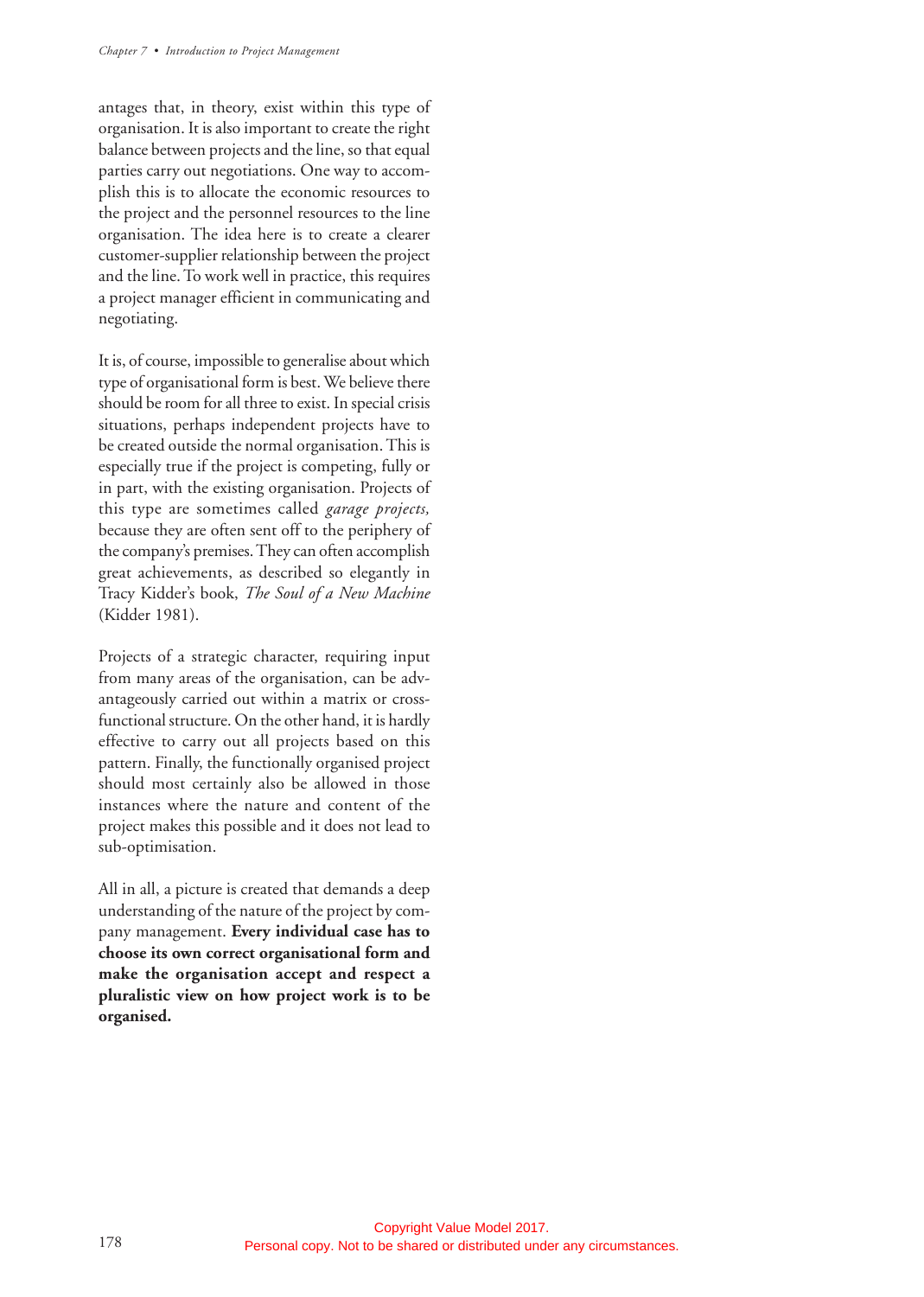## **Exhibits • Chapter 7**

- 7.1 Definition of Project Management: A Support Process
- 7.2 Project: A Concept Definition
- 7.3 Words of Wisdom
- 7.4 Familiar Types of Projects
- 7.5 The Deming Cycle
- 7.6 The Art of Creating an Unsuccessful Project
- 7.7 Different Organisational Structures
- 7.8 Organisations of the Future

#### **7.1 Definition of Project Management: A Support Process**

One of the support processes in the **Value Model** is intended to ensure that the work is carried out in a resource-effective and reliable manner. This is a process in which a project is defined, divided into stages and then implemented stage by stage. It is a repetitive process in which planning, implementation and reviews are repeated several times. The objective is to please the sponsor and we refer to this process as **Project Management**. The sponsor is pleased if the project results in a profitable business venture without having had to take undue risks.

The process can be summarised like this:



#### **Objective**

Your objective is to maximise the business opportunity for the entire life cycle of the product.



#### **Characteristics of the Process**

A journey towards the objective, divided into separate stages.



#### **Your Focus as Project Manager**

Several repetitions of the **red**, **amber** and **green** phases, with at least one repetition during each stage.

A project is something that is clearly distinguished from its surroundings:

- it starts when all the criteria defining a project within your organisation have been met
- it ends when all its deliverables have been approved by the customers.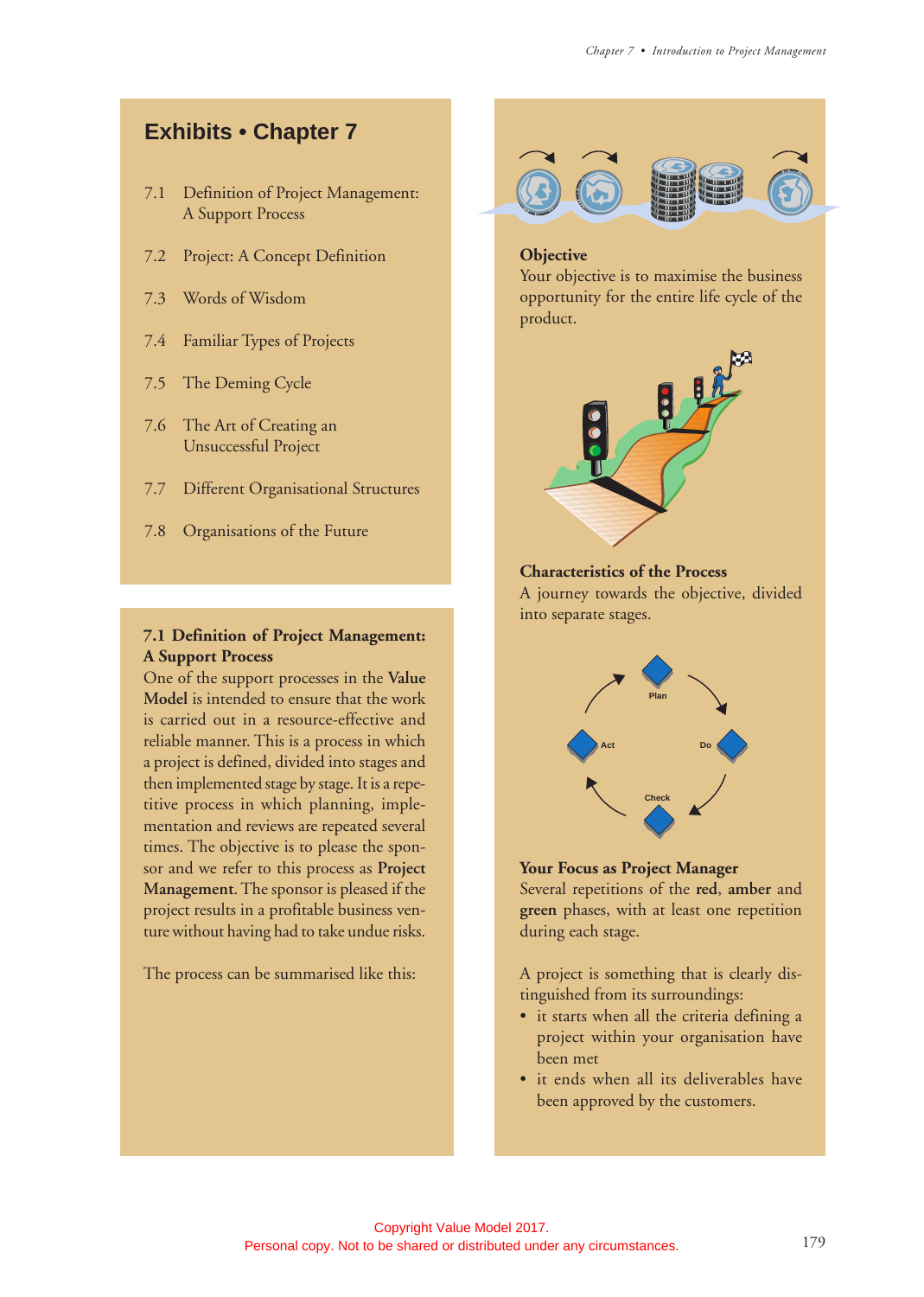#### **Project Criteria**



#### **7.2 Project: A Concept Definition**

The word *project* is used today in so many different connections that it has almost lost its meaning. We believe that the only durable definition of a *project* is:

#### *A project is a task that meets the project criteria established by your organisation.*

If you have no established criteria for what a project is, then you have no projects. Or, to be more accurate, anything can be defined as a project. The word lacks meaning and substance.

The first step towards organising projects is therefore to decide the criteria to be met if the tasks are to be called a project. Listed below are some general criteria that can be included in the definition:

- the objective of the task is to bring about a change
- the task has strategic meaning
- the objective of the task is of a *one-off* nature
- the task is manned by a temporary organisation
- the organisation is cross-functionally composed
- the task is limited in time and content
- the task is of minimum size, with regards to resources or man hours
- necessary resources are allocated for carrying out the task
- the most important players the customer, sponsor, team and project manager – are appointed and named
- the decision has been made by the sponsor to approve the task as a project.

Depending on the criteria to be used and highlighted, several different definitions can be created. Even the classic definition of the word *project* is included within these criteria:

#### *A project is an endeavour, limited in time and undertaken by a temporary organisation, to create a unique product.*

The chosen criteria should be ones that you know, from experience, are important for achieving success and not just the *same old ones as usual*. There is room here for organisations to improve their effectiveness if tailor-made definitions, for example definitions based on their own unique situations, are used.

Larger projects are sometimes called programs especially if they consist of severall sub-projects.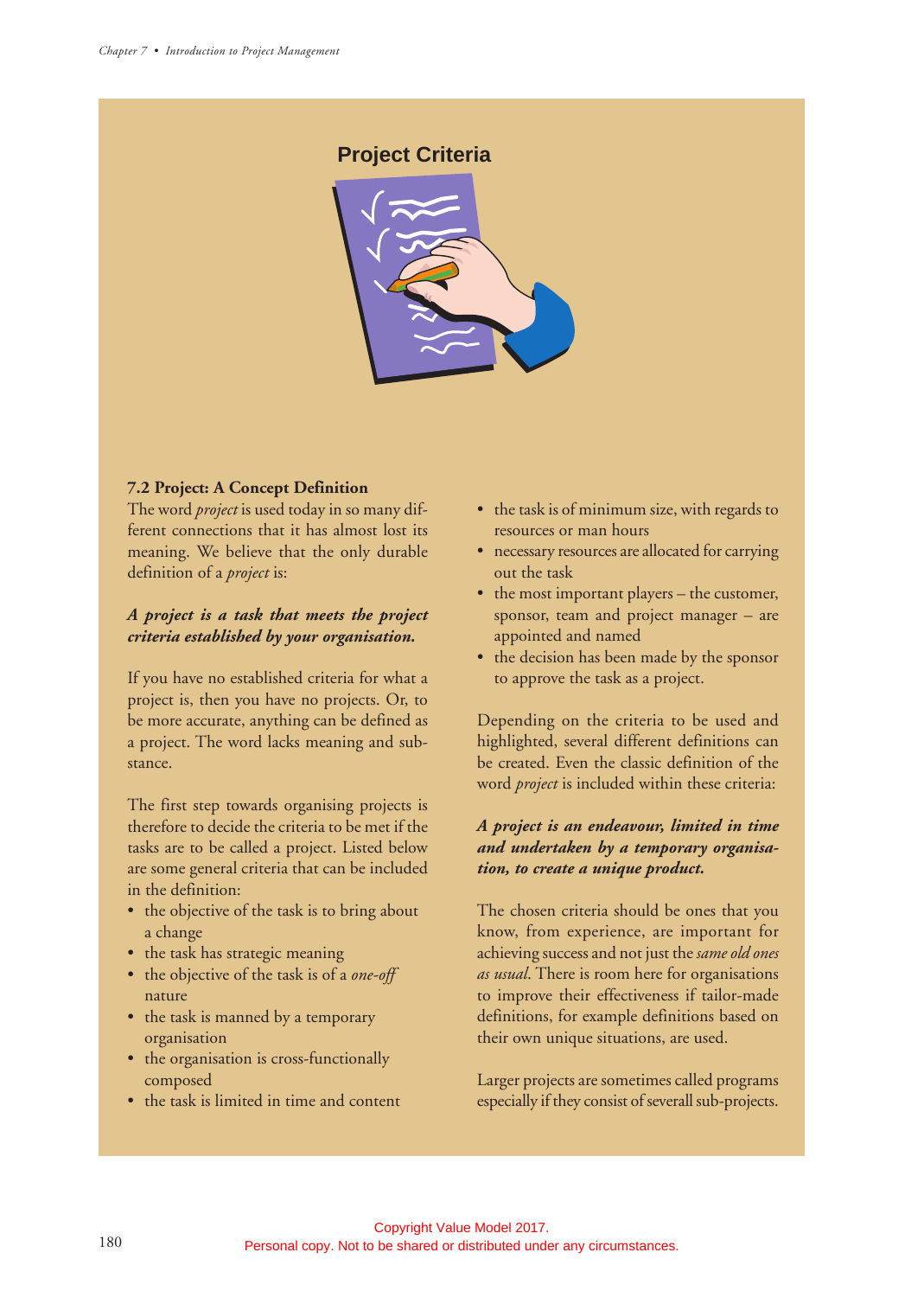

#### **7.3 Words of Wisdom**

Little words of wisdom can be found throughout this book. At this particular point, we have combined several of them into something completely new.

#### **Hoare's modified law**

Inside every large project is a small project struggling to get out.

#### **Murphy's first law**

The things that go wrong are the things that will cause the most damage.

#### **Hofstadter's law**

It always takes more time and resources to complete the project than expected, even if you take Hofstadter's law into account.

#### **The general law of projects**

Hoare, Murphy and Hofstadter are alive and well and members of your team.

#### **7.4 Familiar Types of Projects**

Everyone knows what a project is, but almost nobody can describe this mysterious phenomenon. Over the years, we have put this trivial question to several hundred experienced project managers, from different project environments. The overall impression is that a common interpretation is lacking. Maybe that's why a *project* can take on so many different guises. We have:

#### **Creeping projects**

Come out of nowhere and disappear into nothing.

#### **Bureaucratic projects**

Almost impossible to get going and even more difficult to terminate.

#### **Abandoned projects**

All, especially the sponsor and project manager, deny their existence.



#### **Attractive projects**

When the project finally becomes successful even its most severe critics maintain that they have supported it all along.

#### **False projects**

Consist only of an account number somewhere in the financial system as cover for dealing with costs for other projects that have been officially terminated.

#### **Exemplary projects**

Projects that can be read about but are hard to find in reality.

#### **Normal projects**

A mixture of crises, confusion, hard work and 400 litres of coffee.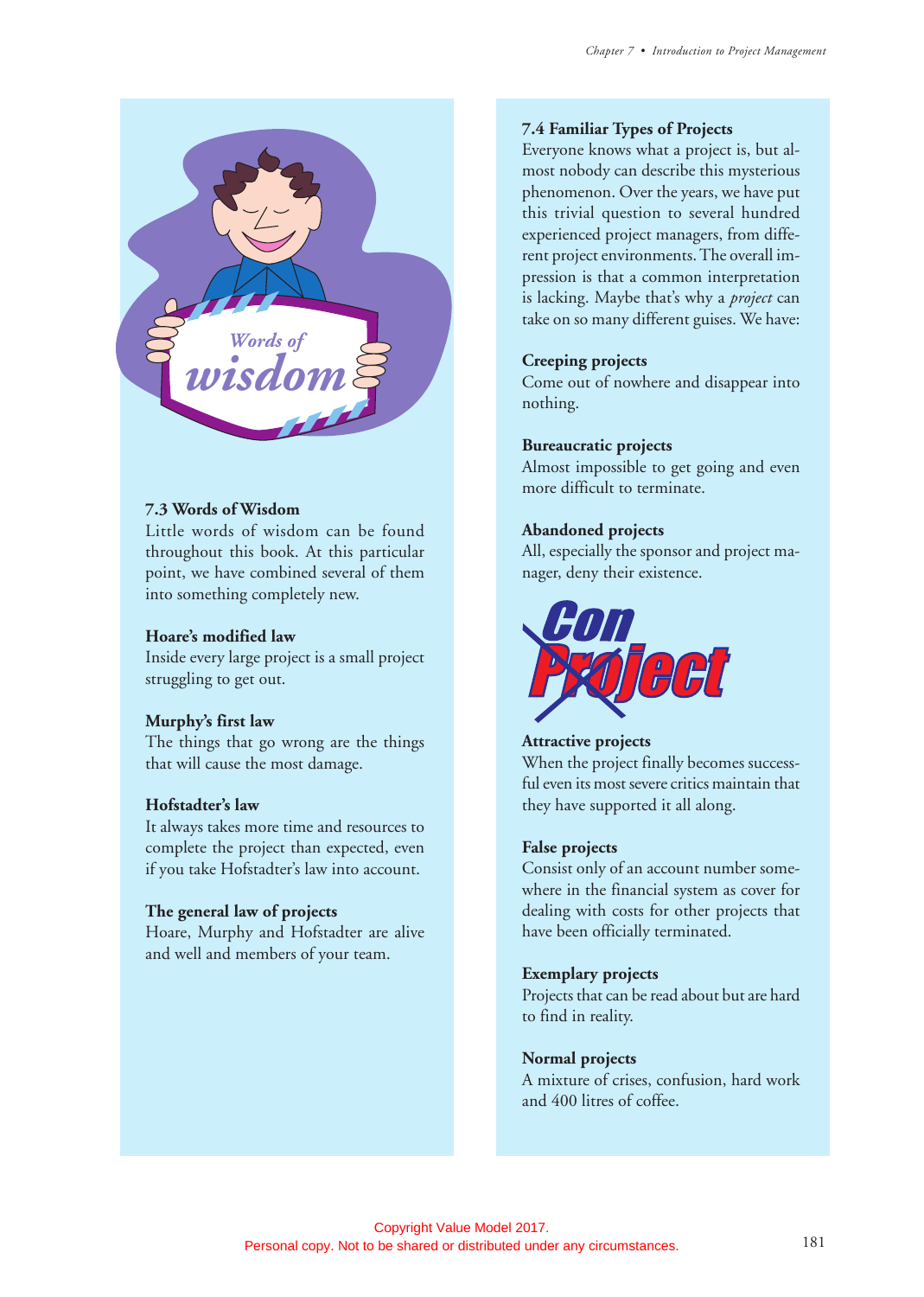

#### **7.5 The Deming Cycle**

A general method for guaranteeing good results when structuring and implementing work tasks is to apply the Deming Cycle. It is a tool for assuring continuous improvement by repeating four fundamental activities:

- Plan
- Do
- Check/Study
- Act.

Larger tasks, for example, a development project lacking complete information and expertise at the outset, can be advantageously divided into different stages. Each individual stage should be subjected to the entire Deming Cycle and be planned, carried out, evaluated and corrected before the next stage is commenced. In Japan, the Deming Cycle is widespread and has developed in several different directions (Imai 1986). One such development is defining a company's entire business operation as a sequence in which construction, production, sales and research are repeated.

#### **7.6 The Art of Creating an Unsuccessful Project**

A good test for ascertaining whether or not you are writing something trivial is to form the negative. For example, an expression like **curing illness is good** is meaningless, because its negation, **not curing illness is good**, is absurd. Thomas Ögren (Ögren 1984) has applied this principle to project methodology and concedes that the results laid out below are rather entertaining. Some of them have been sharpened a bit to highlight their meaning and we have also added some of our own pitfalls.

#### **Pitfall number 1**

By all means call whatever you are doing a project, and yourself Project Manager, especially if you can thereby also demand an increase in salary. If you have been a project manager previously, for example, been in charge of lighting the bonfire at the Scouts, demand the title of Senior Project Manager. Make sure to get new business cards printed as quickly as possible and distribute them throughout the organisation.

#### **Pitfall number 2**

If you are asked to be a project manager, always answer YES with no reservations, especially if the project is not defined and lacks a sponsor and a steering committee. The more projects you are project manager for, the better.

#### **Pitfall number 3**

Make sure the project doesn't get any clear directives: a few general and verbal ones are OK, but not any more than that. If you are forced into producing written directives, make sure nothing that you promise is measurable. Wording like "increasing the total effectiveness of the entire company by 30% " is excellent: it sounds good, nobody can measure it and it can easily be explained away. If your back's against the wall, refer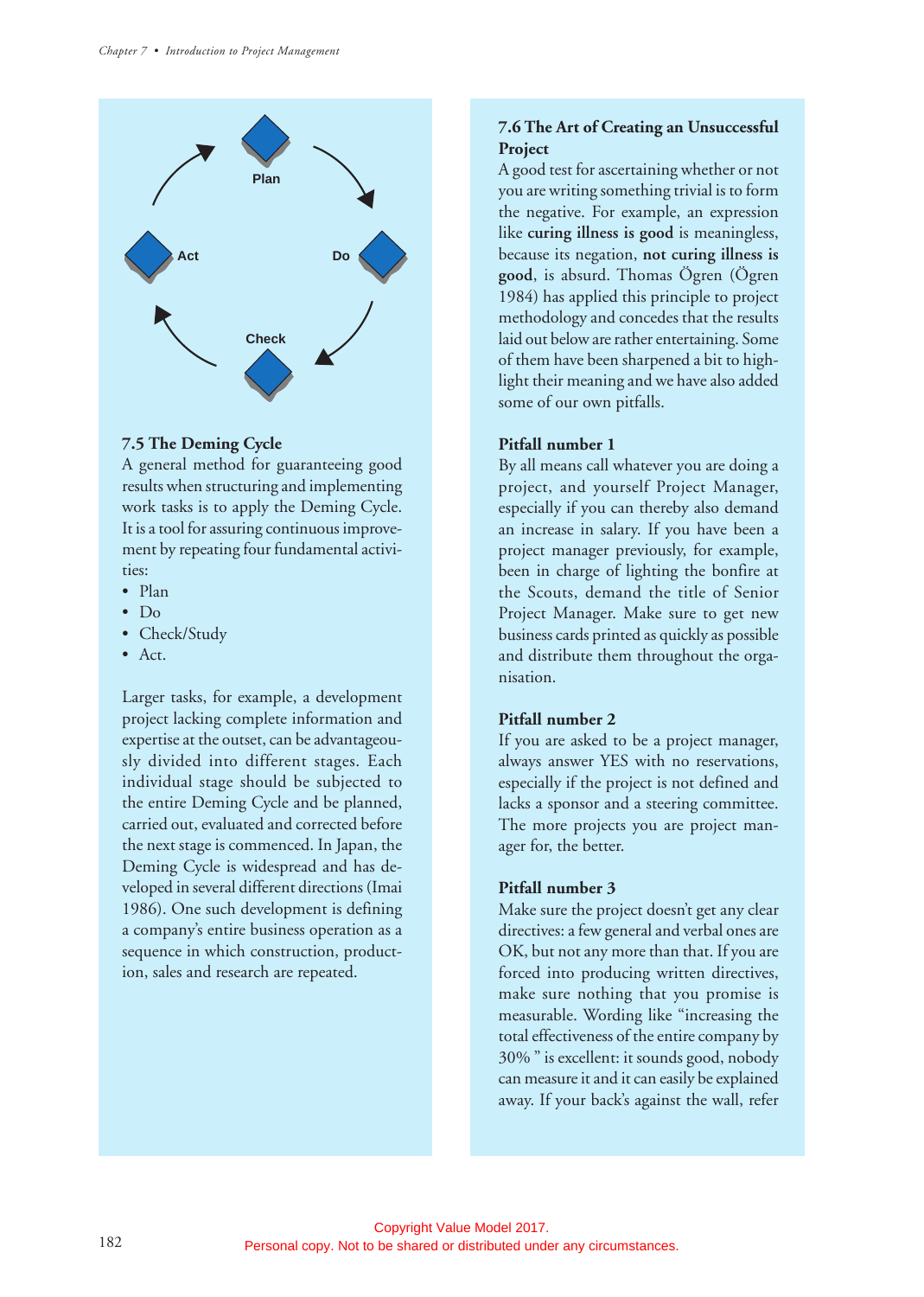to the latest re-organisation as being a part of your strategy. No manager ever dares question re-organisations.

#### **Pitfall number 4**

Ensure that, as Project Manager, you alone are responsible for the project. Avoid all forms of management or steering committees. If you are forced to have a steering committee, make sure its members are the people who travel most, or have the heaviest workload in the company. That way you can avoid having the whole steering committee gathered at one time.

#### **Pitfall number 5**

Avoid all forms of project planning: so little is known about what is going to happen in the future. If, despite this, you are forced to do some planning work, make it as rough as possible and, for heaven's sake, don't involve the project group: you'll never get things off the ground. The best plan is always the one you made completely by yourself, without involvement from outsiders. Try to keep the project plan as secret as possible, so that none of the content leaks out.

#### **Pitfall number 6**

If you can't run the project completely alone, which of course is the best thing, make sure your team members meet as little as possible. That way, you can avoid unpleasant conflicts. Above all, ensure no one else but you has a total overview of the project.

#### **Pitfall number 7**

If you are forced to have meetings, avoid all forms of agenda: nobody pays any attention to them anyway. All they result in is people feeling restricted to talking about work. Prepare long, meaningless, presentations to bore the participants as quickly as possible. This is a good way of getting them to avoid coming to the next meeting. Put in comfortable chairs, serve only decaffeinated coffee and have soft lighting so that participants relax.



#### **Pitfall number 8**

Regard risks as accidents and a part of what must be expected when carrying out a project. Just make sure that someone else takes the blame, so as not to cast any shadows over the project.

#### **Pitfall number 9**

Avoid all forms of follow-up: they're only time consuming. What's done is done and there's no use crying over spilt milk. Instead, get one or more new projects going as quickly as possible so that attention is directed onto them instead.

#### **Pitfall number 10**

Clean up thoroughly after the project. Code all documentation in digital form and then make sure the computer department accidentally removes the file containing the password. That way, the organisation forgets more quickly that the project ever even existed. The more embarrassing it is for everyone to be reminded about the project, the greater your chances of being promoted to a position with a higher salary and bigger desk. You will be promoted out of sight.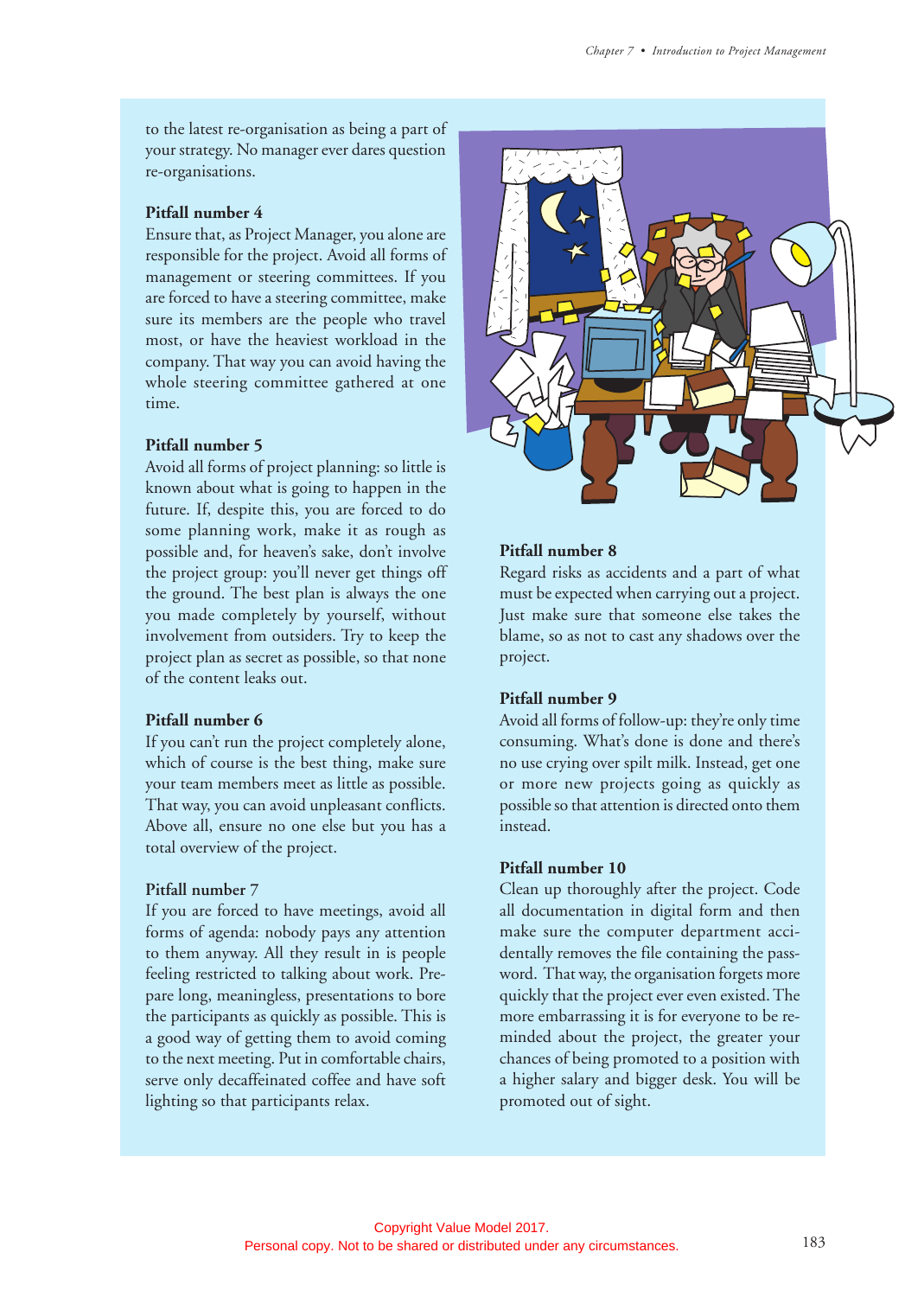

## **7.7 Different Organisational Structures**

This exhibit illustrates the three different ways to organise your projects, as described in section 7.5. The following three main variations exist:

- a project-based organisation
- functionally organised projects
- matrix-based projects.

#### **7.8 Organisations of the Future**

If you apply the thought process of how technical systems change over the course of time, it should follow that organisations should continue developing towards an even higher degree of flexibility. Originally, tracing all the way back to the Romans, we had purely hierarchical organisations. In its original form, the organisation grew with a fraction of ten for every level, i.e., no manager at any level was allowed to have more than 10 subordinates. The bigger the organisation, the more levels it had, as follows:

- 1 manager and a maximum of 10 subordinates
- 1 manager, 10 middle-management managers and a maximum of 100 subordinates
- 1 manager, 10 upper-management managers, 100 middle-management managers, and a maximum of 1,000 subordinates.

An organisation with 100,000 employees has 5 levels and at least 1,111 managers. Organisations of this size became rigid and bureaucratic and there was a need for crosscommunication, not just upward and downward communication. The matrix organisation was born.

To increase dynamics and improve communication, matrixes were created in several different dimensions. The traditional hierarchical organisational form's basic rule that every person would only have one manager developed to the point that, in some cases, there were so many managers that no one knew who their boss really was. Many believed that there were far too many managers and started to demolish the pyramids. Flat organisations were introduced, where each manager was allowed to have a lot more subordinates and the number of matrixes could be reduced. Despite this, the dynamics and flexibility looked for were never achieved and the idea of eternal re-organisation was born.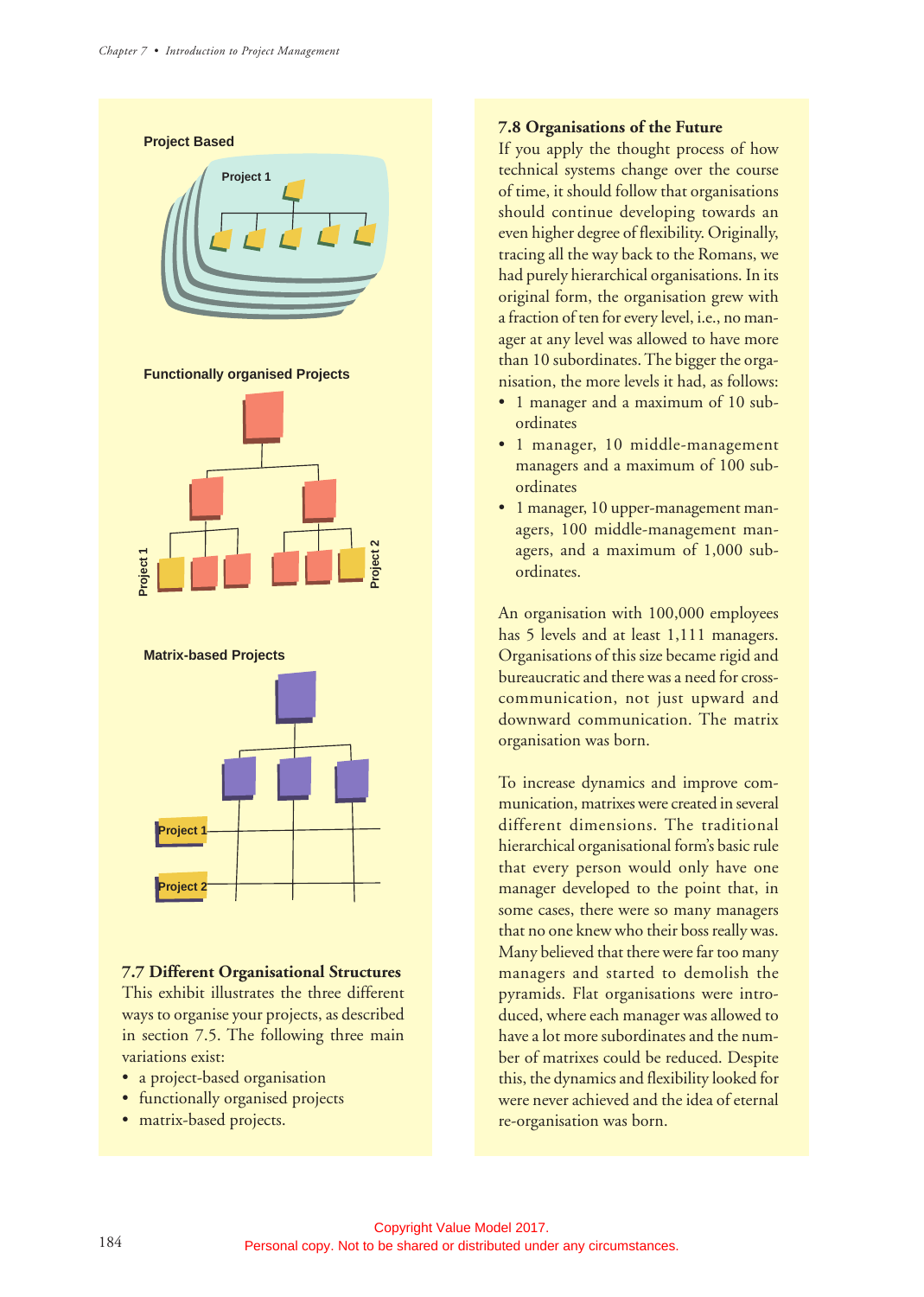**Our belief is that the flat organisation with overloaded managers working within complex matrix systems undergoing eternal re-organisation doesn't work particularly well.**

We believe future organisations must be based on the following criteria:

- human beings are social individuals who work best within a harmonious and relatively stable social environment. Losses are incurred each time an individual is moved to a new social environment, because building up a new social network takes strength and resources. At the same time, a new environment can provide stimulation and an interest in further development. A change of social environment must therefore be based on the individual's free choice and aspiration for personal development.
- the company has to become even more flexible and dynamic if it is to be able to respond to rapid changes in the surrounding world. The top and bottom of the pyramid change far too slowly and changes are not dynamic enough. Organisations of the future must be able to re-organise faster, more often and throughout the entire organisation, including top management and foot soldiers.

These two criteria are apparently incompatible, because of a paradigm: the paradigm of the individual as the smallest unit within an organisation.

What's the next step, then?

We believe in a team-based organisation. The team is made an autonomous unit with the same rights and responsibilities enjoyed by an individual today. This means that:

- each team consists of between  $2 10$  people
- the team decides itself who the members will be. You, as an individual, are employed in the team, not by the company, and the company cannot influence who shall be members of the team.



- each individual has the right to leave one team and join another. This is, of course, conditional on the new team wanting to accept him or her. No one can be forced to change teams.
- the team is compensated for its work, just as an individual is today. The team itself decides how compensation will be shared amongst the team members.
- the company has the right to reorganise the team, but not individuals within the team.